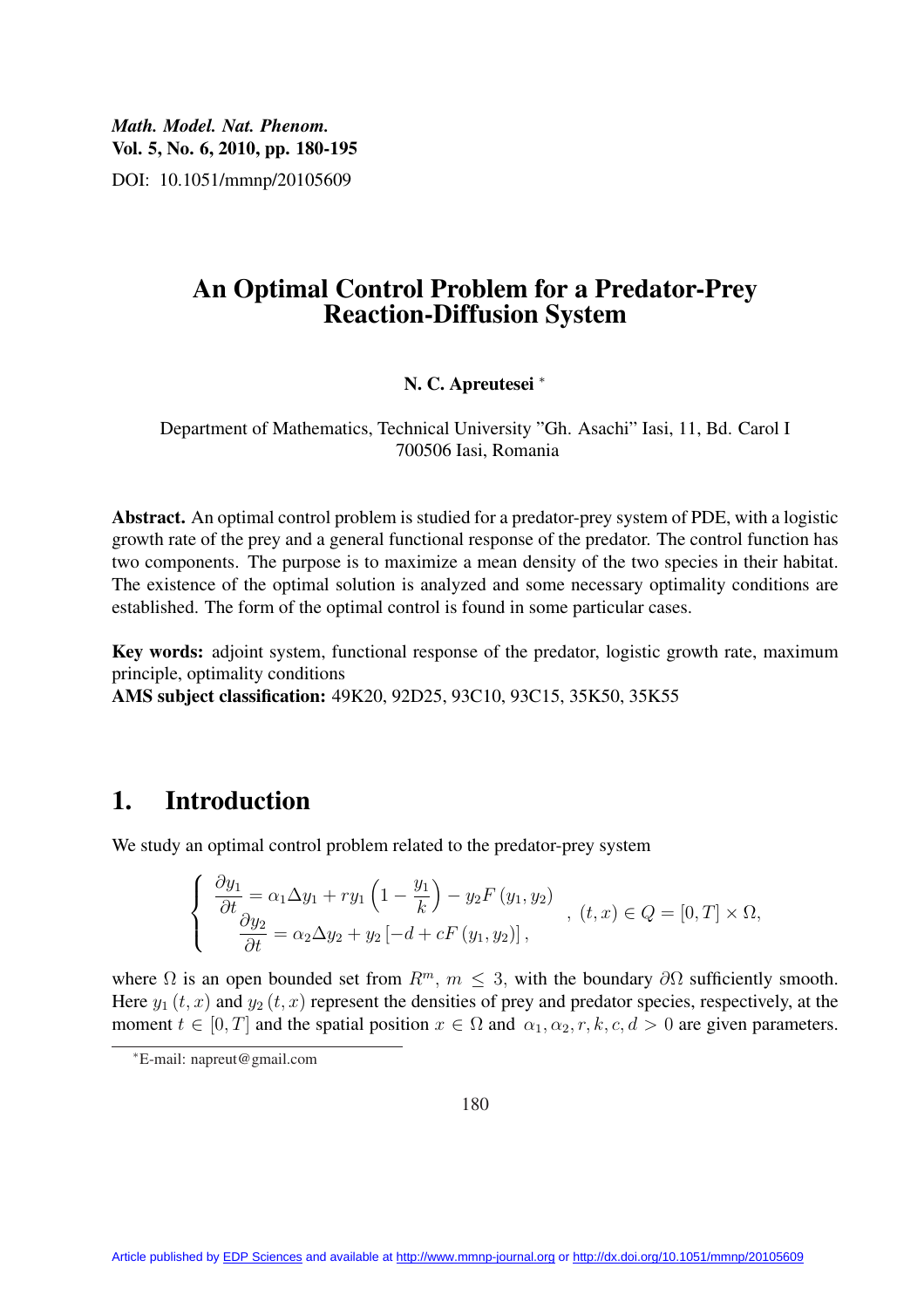Function  $f(y_1) = ry_1$  $\overline{a}$  $1-\frac{y_1}{1}$ k ´ is the logistic growth rate of the prey species. The parameter r controls the prey population growth, while the coefficient k is the prey-carrying capacity. The predator functional response  $F(y_1, y_2)$  signifies the density of prey consumed per predator in unit time. It is supposed to satisfy the following conditions:

- (*i*)  $F(y_1, y_2) = y_1 \widetilde{F}(y_1, y_2)$ , with  $\widetilde{F} \in C^1((0, \infty)^2)$ ;
- (ii)  $\tilde{F}$  and its first partial derivatives are bounded on bounded sets;

(*iii*) 
$$
F(y_1, y_2) > 0
$$
,  $\frac{\partial F}{\partial y_1}(y_1, y_2) > 0$  and  $F(y_1, y_2) + y_2 \frac{\partial F}{\partial y_2}(y_1, y_2) > 0$ , for all  $y_1, y_2 > 0$ .

Function F includes as particular cases various classical functional responses ([9], [10]):

$$
F(y_1, y_2) = by_1
$$
 (Holling type I),  $F(y_1, y_2) = \frac{by_1}{1 + ay_1}$  (Holling type II),  $F(y_1, y_2) = \frac{by_1^2}{1 + ay_1^2}$  (Holling type III),  $F(y_1, y_2) = \frac{by_1}{y_2^2 + ay_1^n}$  (Hassell & Valery),  $F(y_1, y_2) = \frac{by_1}{y_1 + ay_2 + ay_0}$  (De Angelis et al; Beddington), etc. The parameters  $a, b, n, \gamma$  are positive. All these functional responses satisfy conditions  $(i) - (iii)$ , the penultimate one for  $0 < \gamma \leq 1$  and  $n \geq 1$ .

The predator's numerical response  $G(y_1, y_2) = -d + cF(y_1, y_2)$  shows the per capita growth rate of the predator population. Parameters  $d$  and  $c$  are the per capita predator death rate and the maximal per capita predator birth rate, respectively. More details about these models and their significance can be found in [9] and [10].

One separates the prey from the predators with the aid of a control function  $u: Q \to R$ ,  $0 \leq u(t, x) \leq 1$  a. e. on Q. Then the term  $y_2 F(y_1, y_2)$  from the system is multiplied by u. The mixture rate at the moment t and point x is  $u(t, x)$ . We also introduce a control function  $v: Q \to R$ ,  $0 < a \le v(t, x) \le 1$  a. e. on Q, which signifies the rate of mixture between the individuals of the prey population. Then the second term of the prey's logistic growth rate is multiplied by v. Function v is here strictly positive. This means that the prey individuals can not be completely separated from each other. The dynamics of the controlled ecosystem is given by

$$
\begin{cases}\n\frac{\partial y_1}{\partial t} = \alpha_1 \Delta y_1 + r y_1 \left( 1 - \frac{y_1}{k} v \right) - u y_2 F(y_1, y_2) \\
\frac{\partial y_2}{\partial t} = \alpha_2 \Delta y_2 + y_2 \left[ -d + cu \, F(y_1, y_2) \right]\n\end{cases}
$$
\n(1.1)

for  $(t, x) \in [0, T] \times \Omega = Q$ . One associates homogeneous Neumann boundary conditions

$$
\frac{\partial y_1}{\partial \nu} = \frac{\partial y_2}{\partial \nu} = 0, \ (t, x) \in (0, T) \times \partial \Omega = \Sigma
$$
 (1.2)

(i. e. we have an isolated environment) and initial conditions of the form

$$
y_1(0, x) = y_1^0(x) > 0, y_2(0, x) = y_2^0(x) > 0, x \in \Omega.
$$
 (1.3)

Our goal is to find the optimal control  $(u, v)$  such that the total density of the two species to be maximized. More exactly, we want to minimize the cost functional

$$
J(u,v) = -\int_{\Omega} \left[ l_1 y_1(T,x) + l_2 y_2(T,x) \right] dx - \int_0^T \int_{\Omega} \left[ k_1 y_1(t,x) + k_2 y_2(t,x) \right] dt dx, \quad (1.4)
$$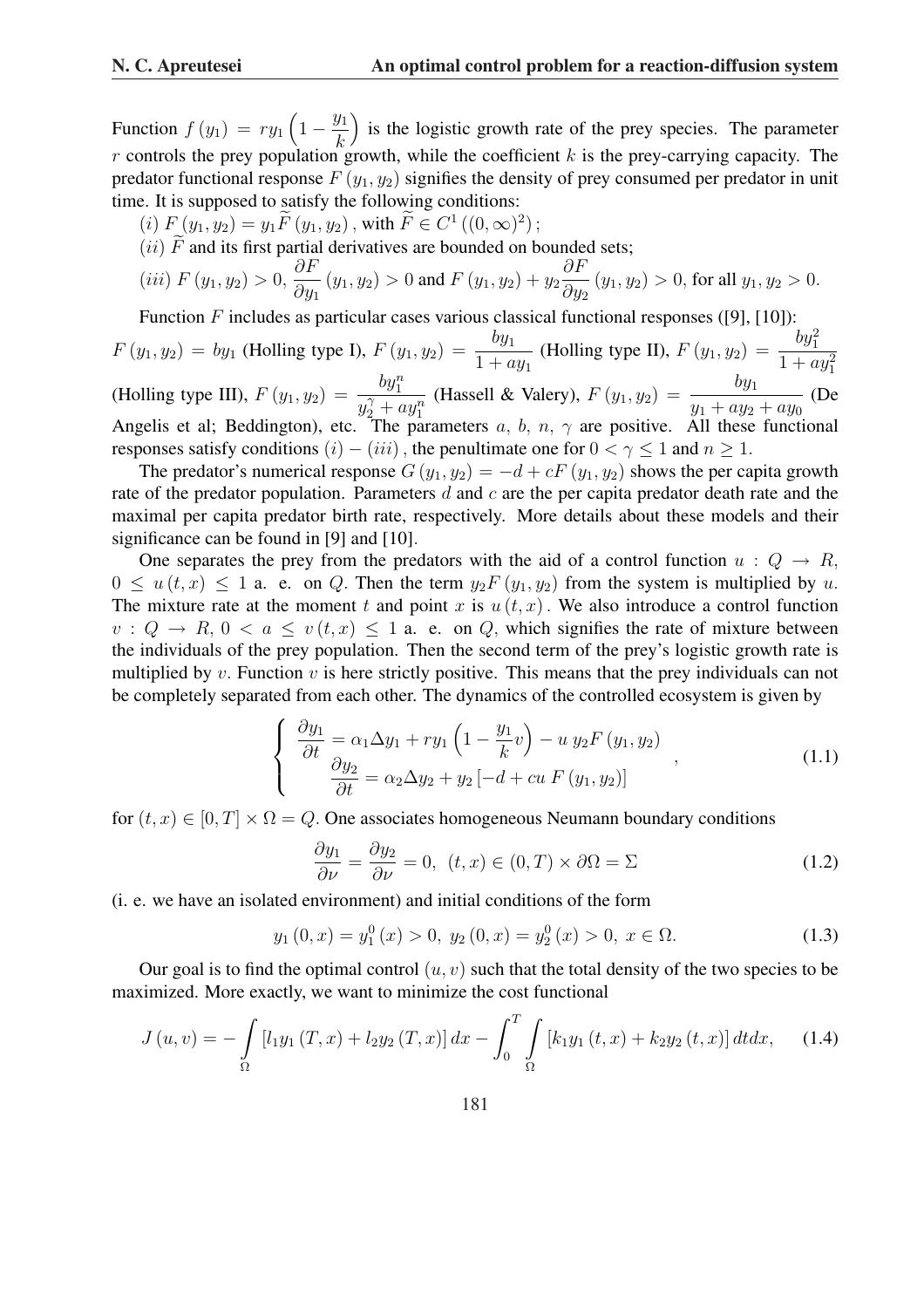where the constants  $l_1, l_2, k_1, k_2 \geq 0$  are not all zero,  $(y_1, y_2)$  is the solution to  $(1.1) - (1.3)$  and  $(u, v)$  belongs to the admissible set

$$
\mathcal{U} = \left\{ (u, v) \in (L^{2}(Q))^{2}, 0 \le u(t, x) \le 1, 0 < a \le v(t, x) \le 1 \text{ a. e. on } Q \right\}.
$$
 (1.5)

If  $k_1 = k_2 = 0$  and  $l_1 = l_2 = 1$ , the problem is to maximize the total density of the two populations in the end of the time interval  $[0, T]$ . Similar problems for ODE were analyzed in [1], [2], [13]. Some optimal control problems for related reaction-diffusion equations were investigated in [5], [7]. For general mathematical methods in the theory of optimal control, the reader may refer to [3].

Papers [4] and [6] are concerned with the optimality conditions for some control problems of age-structured population models, while maximum principle for linear size-structured population systems is obtained in [8].

In this paper we first study the existence and uniqueness of the global solution to problem  $(1.1) - (1.3)$ . One shows that a strong solution exists and it is positive and bounded on the whole set Q (Section 2). Other existence results on the global solutions for predator-prey systems are studied in [12]. In Section 3 we prove the existence of an optimal solution to problem  $(1.1) - (1.4)$ . First order necessary conditions of optimality are established in Section 4. We find the form of  $u$ and v and show that v is constant on  $Q$ , namely  $v = a$ . Finally, we deduce that in some particular cases u is zero.

# 2. The existence of the global solution to the boundary value problem

In this section we study the existence of a strong solution for problem  $(1.1) - (1.3)$  and show that it is positive and bounded. We work in the Hilbert space  $H = L^2(\Omega)^2$ . To this end, denote by A the operator  $A: D(A) \subset L^2(\Omega)^2 \to L^2(\Omega)^2$ ,

$$
A\left(\begin{array}{c}y_1\\y_2\end{array}\right)=\left(\begin{array}{c}\alpha_1\Delta y_1\\ \alpha_2\Delta y_2\end{array}\right),\tag{2.1}
$$

with the domain

$$
D(A) = \left\{ y = \begin{pmatrix} y_1 \\ y_2 \end{pmatrix} \in H^2(\Omega)^2, \ \frac{\partial y_1}{\partial \nu} = \frac{\partial y_2}{\partial \nu} = 0 \text{ a. e. on } \partial \Omega \right\},\tag{2.2}
$$

and by  $g : [0, T] \times \Omega \times R \rightarrow R$  the nonlinear term from the system (1.1),

$$
g(t,x,y) = \begin{pmatrix} g^1(t,x,y) \\ g^2(t,x,y) \end{pmatrix} = \begin{pmatrix} ry_1 \left(1 - \frac{y_1}{k}v\right) - u \, y_2 F\left(y_1, y_2\right) \\ y_2 \left[-d + cu \, F\left(y_1, y_2\right)\right] \end{pmatrix},\tag{2.3}
$$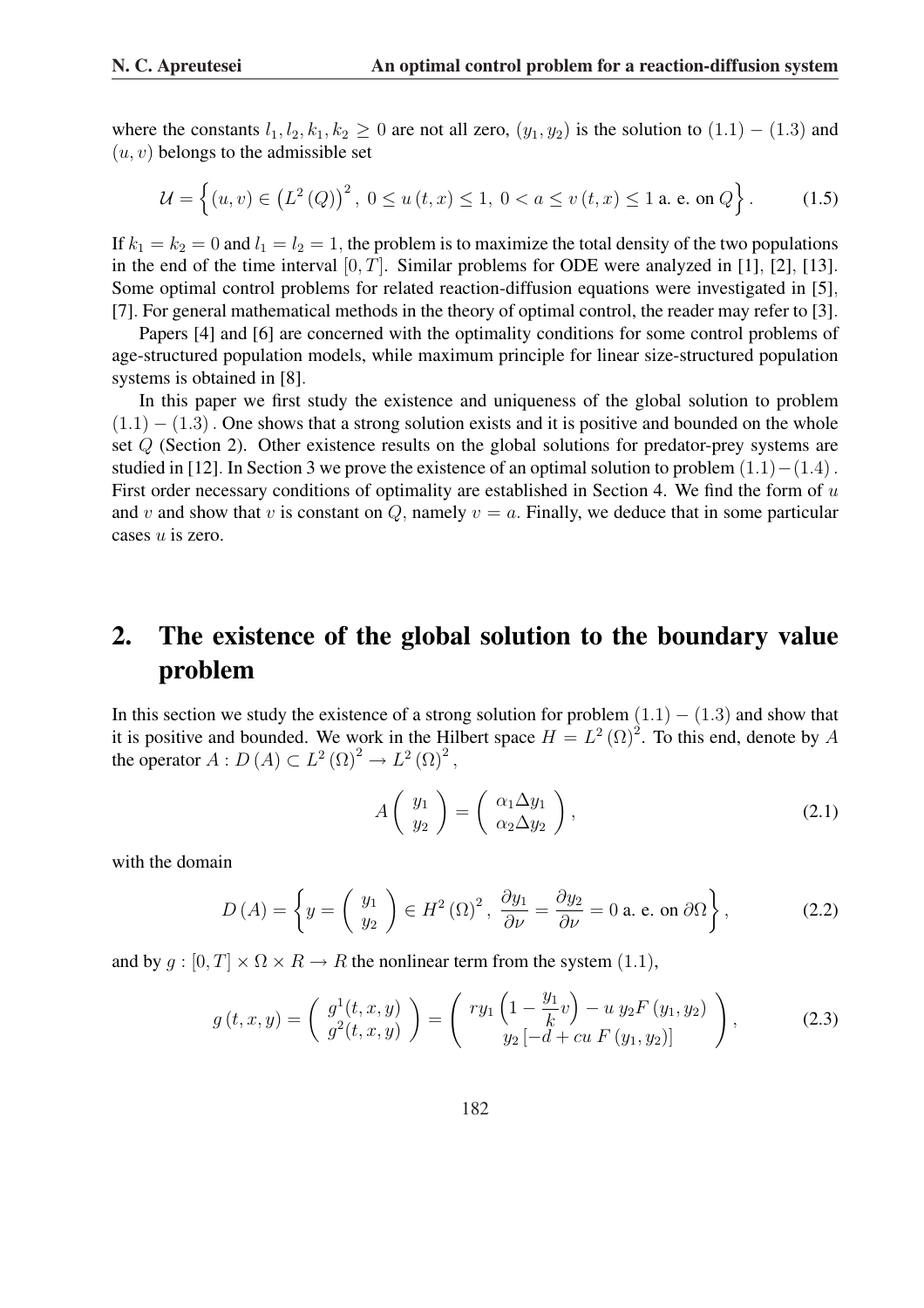for  $y = (y_1, y_2)^T$  and  $u = u(t, x)$  ,  $v = v(t, x)$  . Here and everywhere below the superscript  $^T$  from  $\alpha^T$  means the transposed of  $\alpha$ . Now let  $f : [0, T] \times D(f) \to L^2(\Omega)^2$  be given by  $f = (f^1, f^2)^T$ ,

$$
D(f) = \{ y \in L^{2}(\Omega)^{2}, g(t, \cdot, y(\cdot)) \in L^{2}(\Omega)^{2}, (\forall) t \in [0, T] \},\
$$

$$
f(t, y)(x) = (f^{1}(t, y), f^{2}(t, y))(x) = g(t, x, y(x)),
$$

for all  $y = (y_1, y_2)^T \in D(f)$ , all  $t \in [0, T]$ , and a. e.  $x \in \Omega$ . Assume that  $y^0 = (y_1^0, y_2^0)^T \in D(f)$  $D(A)$ . Then, problem  $(1.1) - (1.3)$  can be expressed as an abstract Cauchy problem in the real Hilbert space  $H = L^2 (\Omega)^2$ :

$$
y'(t) = Ay(t) + f(t, y(t)), \ t \in [0, T], \ y(0) = y^{0} \in D(A).
$$
 (2.4)

To prove the existence for problem  $(1.1) - (1.3)$ , we will use the following result which can be found in [11], p. 189-190.

**Theorem 1.** Let A be the infinitesimal generator of a  $C_0$ -semigroup of linear operators  $T(t)$ ,  $t >$ 0, *on the reflexive Banach space* X. If  $f : [0, T] \times X \to X$  *is Lipschitz continuous in*  $(t, y)$ *on*  $[0, T] \times X$  and  $y^0 \in D(A)$ , then problem (2.4) admits a unique (global) strong solution  $y \in W^{1,2}(0,T;X)$ , with  $y \in L^2(0,T;D(A))$ . If  $f : [0,T] \times X \to X$  is only locally Lipschitz *continuous on* X, *uniformly with respect to*  $t \in [0, T]$  , *then for every*  $y^0 \in D(A)$  , *the initial value problem* (2.4) *has a strong solution* y *defined on a maximal interval* [0,  $\delta$ ). *Moreover, if*  $\delta < T$ *, then*  $\lim_{t \to \delta} ||y(t)|| = \infty$ .

Since in our case function f is not Lipschitz continuous in y uniformly with respect to t, we cannot use the above result directly. In fact, f is not defined on the whole space H, but on  $D(f)$ . One associates the truncated initial value problem (see [7])

$$
y'_{N}(t) = Ay_{N}(t) + f^{N}(t, y_{N}(t)), \ t \in [0, T], \ y_{N}(0) = y^{0}, \tag{2.5}
$$

where the positive number  $N$  satisfies

$$
N > 2 \max\left\{||y_1^0||_{L^{\infty}(\Omega)}, ||y_2^0||_{L^{\infty}(\Omega)}\right\},
$$
\n(2.6)

 $y_N =$ ¡  $y_1^N, y_2^N$  $\int_0^T f(x, y(t)) = (f_1^N(t, y(t)), f_2^N(t, y(t)))^T$  and  $f_1^N, f_2^N$  are defined as follows. If  $y_1$  (or  $y_2$ ) is greater than N or less than  $-N$ , then  $y_1$  (or  $y_2$ ) from  $f(t, y(t))$  is replaced by N or by  $-N$ , respectively. In such a way,  $f_1^N$  and  $f_2^N$  are defined on  $[0, T] \times H$  and become bounded on Q and Lipschitz continuous in  $y \in H$ , uniformly with respect to  $t \in [0, T]$ . Since  $y^0 \in D(A)$ , then making use of Theorem 1, we derive that problem (2.5) has a unique strong solution  $y_N \in$  $W^{1,2}(0,T;H) \cap L^2(0,T;D(A))$ . It can be also shown that  $y_N \in L^{\infty}(0,T;H^1(\Omega)^2)$ .

We now prove that  $y_1^N, y_2^N \in L^\infty(Q)$ . To this end, denote

$$
K_N = \max \left\{ ||f_1^N||_{L^{\infty}(Q)}, ||f_2^N||_{L^{\infty}(Q)}, ||y_1^0||_{L^{\infty}(\Omega)}, ||y_2^0||_{L^{\infty}(\Omega)} \right\}.
$$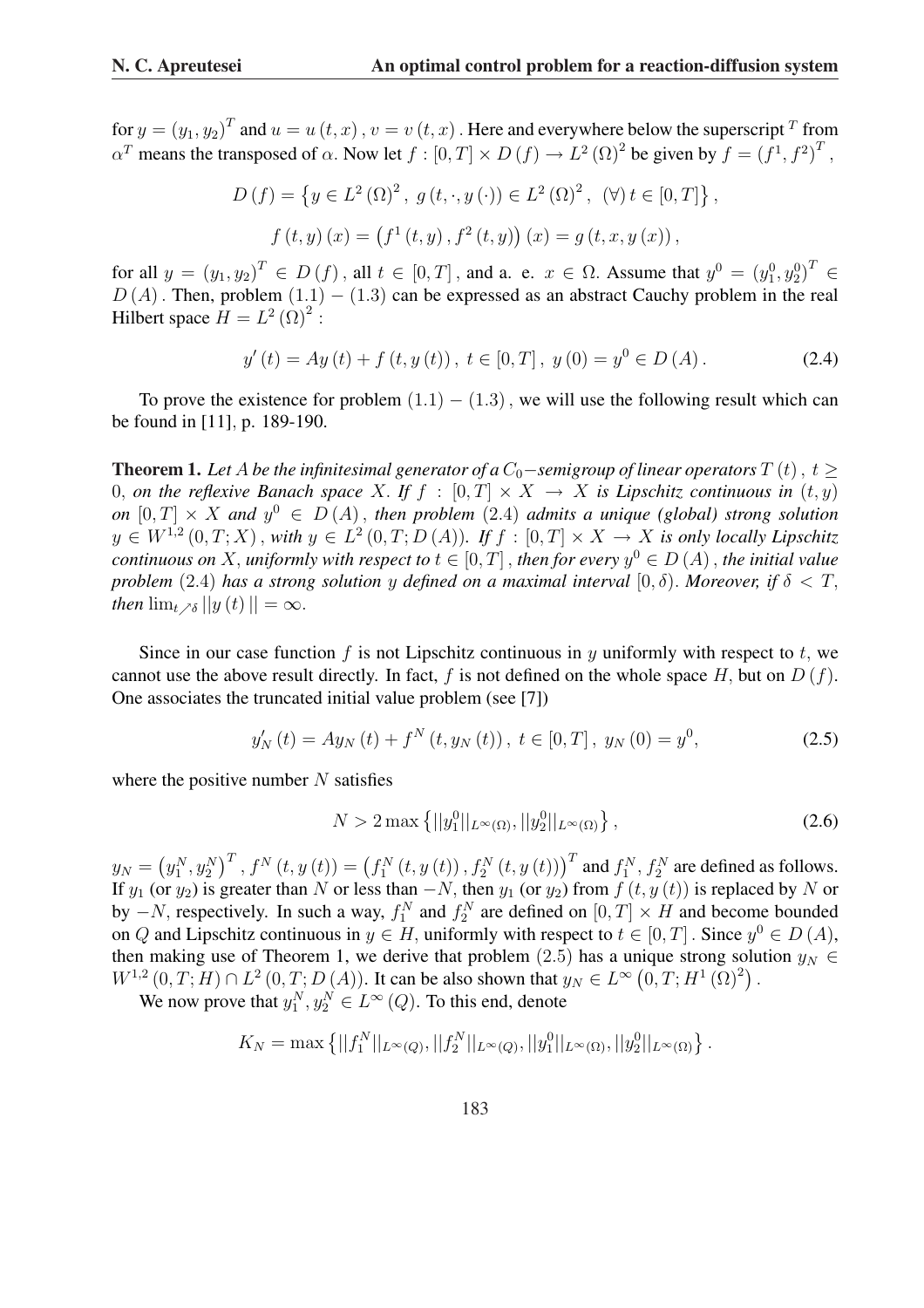Then function  $z_1^N(t,x) = y_1^N(t,x) - K_N t - ||y_1||_{L^{\infty}(\Omega)}$  is the solution of the Cauchy problem

$$
\begin{cases} \frac{d}{dt} z_1^N(t) = \alpha_1 \Delta z_1^N(t) + f_1^N(t, y_1^N, y_2^N) - K_N, \ t \in [0, T] \\ z_1^N(0) = y_1^0 - ||y_1^0||_{L^{\infty}(\Omega)}. \end{cases}
$$

This problem admits a unique strong solution which is defined by

$$
z_1^N(t) = \widetilde{S}(t) \left( y_1^0 - ||y_1^0||_{L^{\infty}(\Omega)} \right) + \int_0^t S(t-s) \left( f_1^N \left( s, y_1^N, y_2^N \right) - K_N \right) ds,
$$

where  $\widetilde{S}(t)$  is the  $C_0$ –semigroup generated by  $\alpha_1\Delta$ . Since  $y_1^0(x) - ||y_1^0||_{L^\infty(\Omega)} \leq 0$  and  $f_1^N - K_N \leq 0$ 0, we get  $z_1^N(t, x) \le 0$ ,  $(\forall)$   $(t, x) \in Q$ .

Similarly, denoting  $w_1^N(t, x) = y_1^N(t, x) + K_N t + ||y_1^0||_{L^{\infty}(\Omega)}$ , we find that  $w_1^N(t, x) \ge 0$ ,  $(\forall)$   $(t, x) \in Q$ . These two inequalities imply that

$$
\left| y_{1}^{N}(t,x) \right| \le K_{N}t + ||y_{1}^{0}||_{L^{\infty}(\Omega)}, \ \ (\forall) \ (t,x) \in Q, \tag{2.7}
$$

therefore  $y_1^N \in L^{\infty}(Q)$  . Analogously,  $y_2^N \in L^{\infty}(Q)$  , namely

$$
\left| y_2^N(t,x) \right| \le K_N t + ||y_2^0||_{L^\infty(\Omega)}, \ \ (\forall) \ (t,x) \in Q. \tag{2.8}
$$

We prove now that  $y_1^N > 0$ ,  $y_2^N > 0$  on Q. The boundary value problem verified by  $y_1^N$  is

$$
\begin{cases}\n\frac{\partial y_1^N}{\partial t} = \alpha_1 \Delta y_1^N + f_1^N \left( y_1^N, y_2^N \right), \ (t, x) \in Q \\
\frac{\partial y_1^N}{\partial \nu} = 0, \ (t, x) \in \Sigma \\
y_1^N \left( 0, x \right) = y_1^0 \left( x \right), \ x \in \Omega.\n\end{cases} \tag{2.9}
$$

Observe that  $f_1^N$  is bounded on Q. We write  $y_1^N =$ ¡  $y_1^N$  $+ -$ ¡  $y_1^N$  $\big)^{-}$ , where  $\big(y_1^N\big)$  $\int_{N_{\epsilon}}^{N_{\epsilon}} (t, x) =$ Soscret that  $f_1$ <br>sup  $\{y_1^N(t,x), 0\}$ ª is the positive part of  $y_1^N = y_1^N(t, x)$ , while  $(y_1^N)$  $(y_1)$ , where  $(y_1)$  (*t*, *x*).<br> $(y_1)$  (*t*, *x*) = - inf {y<sub>1</sub><sup>*N*</sup> (*t*, *x*), 0 sup  $\{y_1, (t, x), y_f\}$  is the positive part of  $y_1 = y_1(t)$ ,<br>is the negative part of  $y_1^N$ . Multiplying (2.9) by  $\left(y_1^N\right)$  $\binom{x}{y_1}$ , while  $\binom{y_1}{y_1}$   $\binom{y_2}{y_2}$  and using for F the form in  $(i)$ , we deduce that

$$
\frac{1}{2}\frac{\partial}{\partial t}\left|\left(y_1^N\right)^-\right|^2=\alpha_1\left(y_1^N\right)^-\Delta\left(y_1^N\right)^-+\left|\left(y_1^N\right)^-\right|^2\left[r\left(1-\frac{y_1^N}{k}v\right)-u\ y_2^N\widetilde{F}\left(y_1^N,y_2^N\right)\right].
$$

Integrating over  $\Omega$ , via Green's formula and the boundary conditions for  $y_1^N$ , we get

$$
\frac{1}{2} \int_{\Omega} \frac{\partial}{\partial t} \left| (y_1^N)^{-} \right|^2 (t, x) dx = -\alpha_1 \int_{\Omega} \left| \nabla (y_1^N)^{-} \right|^2 (t, x) dx +
$$

$$
+ \int_{\Omega} \left| (y_1^N)^{-} \right|^2 \left[ r \left( 1 - \frac{y_1^N}{k} v \right) - u y_2^N \widetilde{F} (y_1^N, y_2^N) \right] (t, x) dx.
$$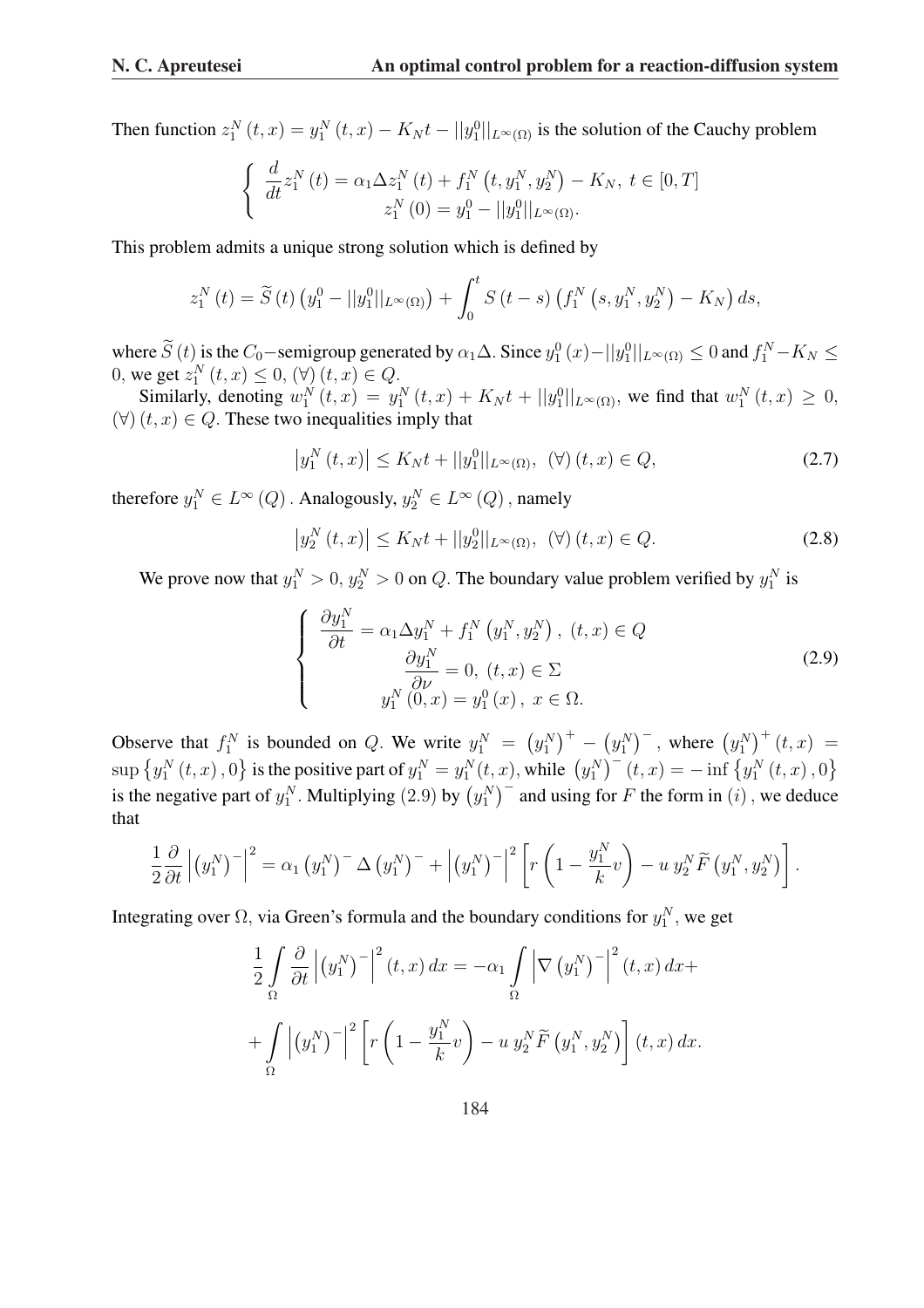Integrating from 0 to t,  $t \in [0, T]$  and making use of  $(1.3)$ ,  $(2.7)$ ,  $(2.8)$ , and of hypothesis  $(ii)$ , one arrives at  $\overline{a}$  $\overline{a}$  $\overline{r}$  $\overline{a}$  $\overline{a}$ 

$$
\int_{\Omega} \left| \left( y_1^N \right)^{-} \right|^2 (t, x) \, dx \le C \int_0^t \int_{\Omega} \left| \left( y_1^N \right)^{-} \right|^2 (s, x) \, ds dx,
$$

where  $C > 0$  is a constant depending only on N. By Gronwall's inequality, we obtain

$$
\int_{\Omega} \left| \left( y_1^N \right)^{-} \right|^2 (t, x) \, dx \le 0,
$$

so  $y_1^N(t, x) \ge 0$  on Q. Similarly one obtains that  $y_2^N(t, x) \ge 0$  on Q. Since  $y_i^0(x) > 0$ ,  $(\forall) x \in \Omega$ ,  $i = 1, 2$ , we conclude that  $y_i^N(t, x) > 0$ ,  $(\forall)$   $(t, x) \in Q$ ,  $i = 1, 2$ .

We now choose N satisfying (2.6). Then there exists  $s \in (0, T)$  such that

$$
K_N s + ||y_i^0||_{L^\infty(\Omega)} \le N/2, \ i = 1, 2. \tag{2.10}
$$

By  $(2.7)$  and  $(2.8)$ , we deduce that  $y_1^N, y_2^N \in [-N, N]$ , for all  $t \in (0, s)$ . Thus, for  $t \in (0, s)$ ,  $f_1^N$  and  $f_2^N$  are defined by their first form, that is  $f^N(t, y_1, y_2) = f(t, y_1, y_2)$ . This means that  $y^N =$ ¡  $y_1^N, y_2^N$ ¢ is a local solution of  $(1.1) - (1.3)$ , defined at least on the set  $(0, s) \times \Omega$ .

We prove now that  $||y_i||_{L^{\infty}((0,s)\times\Omega)} \leq K$ ,  $i = 1, 2$ , for some positive constant K. Indeed, comparing the solution  $y_1$  of our problem with the solution of problem

$$
\begin{cases}\n\frac{\partial z_1}{\partial t} = \alpha_1 \Delta z_1 + r z_1, \ (t, x) \in Q \\
\frac{\partial z_1}{\partial \nu} = 0, \ (t, x) \in \Sigma \\
z_1 (0, x) = y_1^0(x), \ x \in \Omega,\n\end{cases}
$$
\n(2.11)

we find that  $0 < y_1(t, x) \le z_1(t, x)$ ,  $(\forall)$   $(t, x) \in (0, s) \times \Omega$ . As above, we can easily prove that  $z_1 \in L^{\infty}(Q)$ , so  $||y_1||_{L^{\infty}(Q)} \leq K_1$ , for some constant  $K_1 > 0$ . Analogously we can show that  $||y_2||_{L^{\infty}((0,s)\times\Omega)} \leq K_2$ , with  $K_2 > 0$ . This means that  $y = (y_1, y_2)$  is defined on the whole set Q. Moreover, it is positive, bounded on Q and satisfies the conditions  $y_i \in W^{1,2}(0,T; L^2(\Omega))$  $L^2(0,T;H^2(\Omega))$ ,  $i=1,2$ .

In the sequel, we derive some regularity results. Taking the second power of the first equation from (1.1), integrating by parts on  $[0, t] \times \Omega$  and using Green's formula, we deduce that

$$
\int_0^t \int_{\Omega} \left| \frac{\partial y_1}{\partial t} \right|^2 ds dx + \alpha_1^2 \int_0^t \int_{\Omega} |\Delta y_1|^2 ds dx + 2\alpha_1 \int_{\Omega} |\nabla y_1|^2 dx -
$$

$$
-2\alpha_1 \int_{\Omega} |\nabla y_1|^2 dx = \int_0^t \int_{\Omega} f_1(t, y_1, y_2)^2 ds dx.
$$

Now we use the estimates

$$
f_1(t, y_1, y_2)^2 \le K_3, ||y_1(t)||_{H^2(\Omega)} \le K_4 ||\Delta y_1(t)||_{L^2(\Omega)}, t \in [0, T]
$$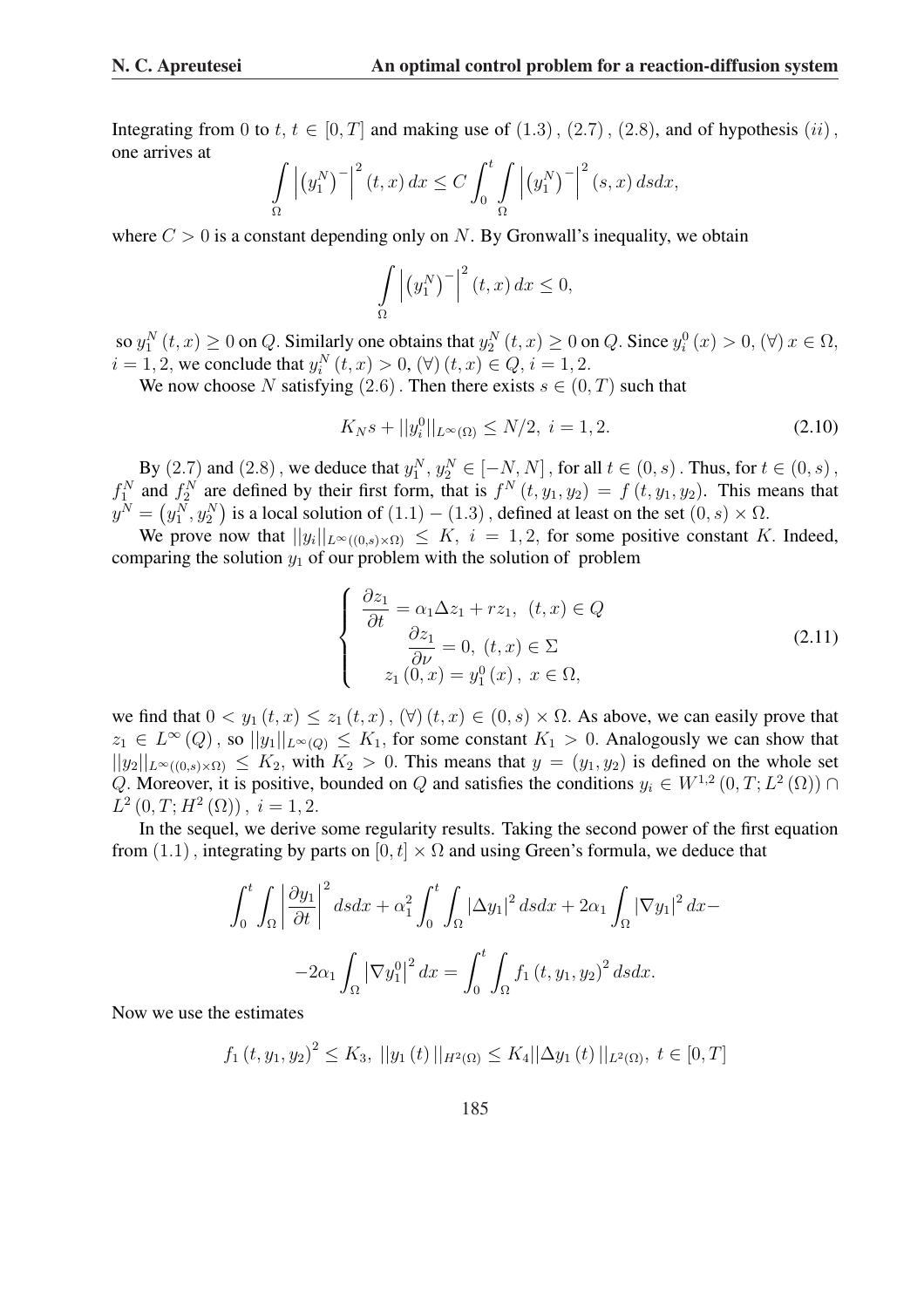for some  $K_3, K_4 > 0$  and conclude that

$$
||\frac{\partial y_1}{\partial t}||_{L^2(0,T:L^2(\Omega))}^2 + \alpha_1^2 ||y_1||_{L^2(0,T:H^2(\Omega))}^2 + 2\alpha_1 ||y_1(t)||_{H^1(\Omega)}^2 \le K_5
$$

and similarly for  $y_2$ .

Thus we have proved the following result.

**Theorem 2.** Let  $\alpha_1, \alpha_2, r, k, b, c, d, m > 0$  and  $y^0 = (y_1^0, y_2^0) \in H^2(\Omega)^2$  such that  $y_1^0, y_2^0 > 0$ *on*  $\Omega$  *and*  $\frac{\partial y_1^0}{\partial \nu} =$  $\frac{\partial y_2^0}{\partial \nu} = 0$  *on*  $\partial \Omega$ . *If*  $(u, v) \in U$  *and*  $(i) - (iii)$  *hold, then problem*  $(1.1) - (1.3)$ *has a unique strong solution*  $y = (y_1, y_2) \in W^{1,2}$ ¡  $(0, T; L^2(\Omega)^2)$  $, with y_1, y_2 \in L^{\infty}(Q), y_1 > 0,$  $y_2>0$  on  $Q$  and  $y_1, y_2\in L^2(0,T;H^2(\Omega))\cap L^\infty(0,T;H^1(\Omega))$  . In addition, there exists  $K>0$ *independent of*  $(u, v)$ , *such that for a. e.*  $t \in [0, T]$ ,

$$
||\frac{\partial y}{\partial t}||_{L^{2}(0,T;L^{2}(\Omega))^{2}} + ||y||_{L^{2}(0,T;H^{2}(\Omega))^{2}} + ||y(t)||_{H^{1}(\Omega)^{2}} + ||y||_{L^{\infty}(Q)^{2}} \leq K.
$$
 (2.12)

#### 3. Existence of the optimal solution

In this section we prove the existence of an optimal solution.

Theorem 3. *Under the hypotheses of the previous section, problem* (1.1)−(1.4) *admits an optimal solution*  $(y_1^*, y_2^*, u^*, v^*)$ .

**Proof.** Let  $d = \inf \{J(u, v)\}\)$  subject to  $(1.1) - (1.3)$  and  $(u, v) \in U$ , where  $J(u, v)$  is defined through  $(1.4)$ . Since  $u, v, y_1, y_2 \in L^{\infty}(Q)$ , d is finite. Therefore, there exists a sequence  $(y_{1n}, y_{2n}, u_n, v_n)$  of solutions of problem  $(1.1) - (1.3)$  with  $(u_n, v_n) \in U$  instead of  $(u, v)$ , such that

$$
d \le J(u_n, v_n) \le d + \frac{1}{n}, \ (\forall) \ n \ge 1. \tag{3.1}
$$

So  $(y_{1n}, y_{2n}, u_n, v_n)$  verifies the boundary value problem

$$
\begin{cases}\n\frac{\partial y_{1n}}{\partial t} = \alpha_1 \Delta y_{1n} + r y_{1n} \left( 1 - \frac{y_{1n}}{k} v_n \right) - u_n y_{2n} F \left( y_{1n}, y_{2n} \right) \\
\frac{\partial y_{2n}}{\partial t} = \alpha_2 \Delta y_{2n} + y_{2n} \left[ -d + c u_n F \left( y_{1n}, y_{2n} \right) \right]\n\end{cases}, \quad (t, x) \in Q,\tag{3.2}
$$

$$
\frac{\partial y_{1n}}{\partial \nu} = \frac{\partial y_{2n}}{\partial \nu} = 0, \ \ (t, x) \in \Sigma,
$$
\n(3.3)

$$
y_{1n}(0, x) = y_1^0(x), y_{2n}(0, x) = y_2^0(x), x \in \Omega.
$$
 (3.4)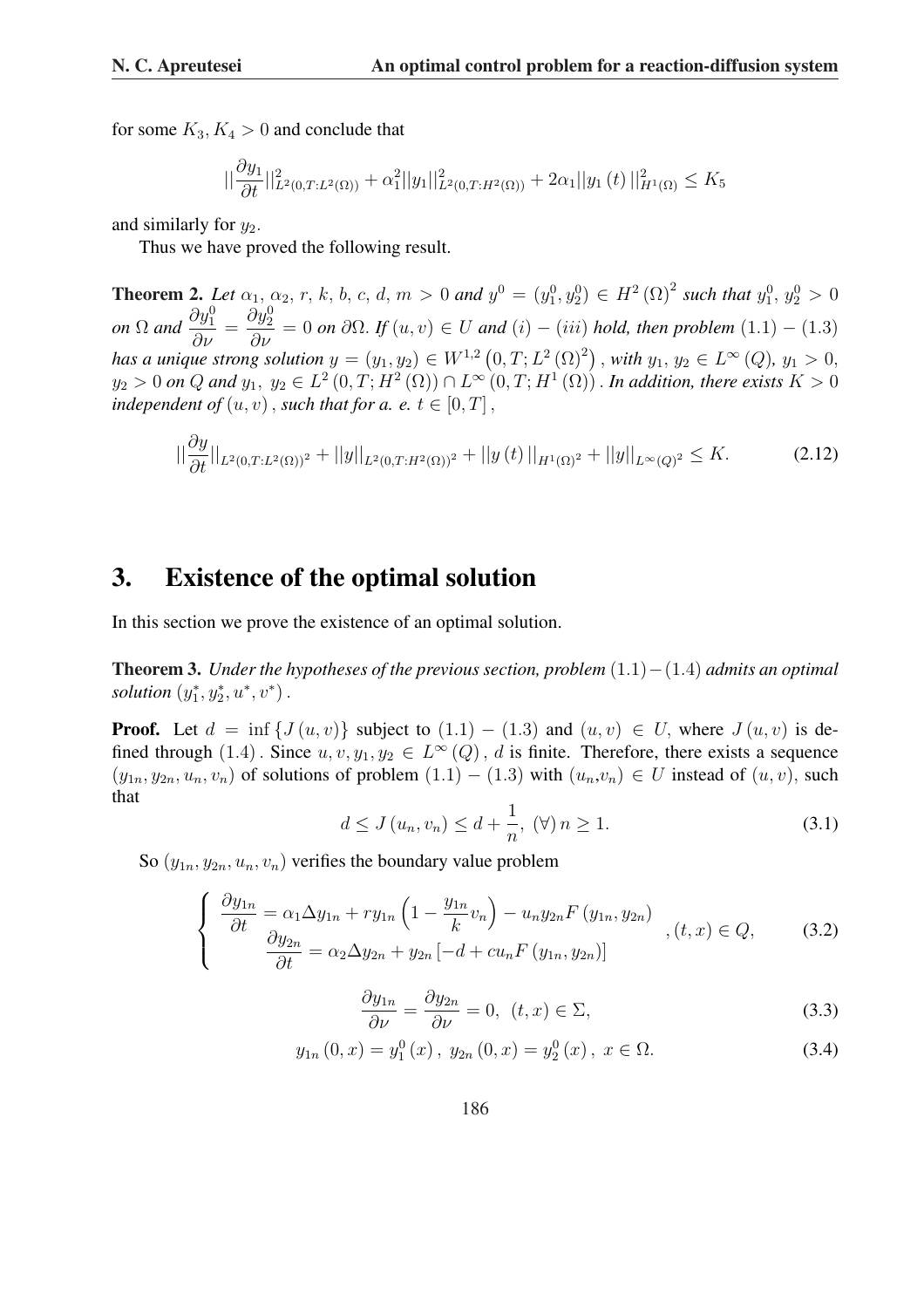Inequality (2.12) leads to the estimates

$$
||\frac{\partial y_{in}}{\partial t}||_{L^{2}(0,T;L^{2}(\Omega))} \leq C, \ ||y_{in}(t)||_{H^{1}(\Omega)} \leq C, \ ||y_{in}||_{L^{2}(0,T;H^{2}(\Omega))} \leq C,
$$
\n(3.5)

for all  $n > 1$ ,  $t \in [0, T]$  and  $i = 1, 2$ .

Since  $(y_{in})$  is bounded in  $C([0,T];L^2(\Omega))$ ,  $(\partial y_{in}/\partial t)$  is bounded in  $L^2(0,T;L^2(\Omega))$ , and  $(y_{in}(t))$  is compact in  $L^2(\Omega)$ , for each  $t \in [0,T]$  (because  $H^1(\Omega)$  is compactly imbedded in  $L^2(\Omega)$ , by Ascoli-Arzela Theorem it follows that  $(y_{in})$  is compact in  $C([0,T];L^2(\Omega))$ . Thus, at least on a subsequence denoted again  $(y_{in})$ , we have

 $y_{in} \rightarrow y_i^*$  in  $L^2(\Omega)$  uniformly with respect to  $t, i = 1, 2$ .

Since  $(\Delta y_{in})$  is bounded in  $L^2(Q)$  (in view of  $(ii)$  and of the boundedness of  $y_{in}, \partial y_{in}/\partial t$ ), it is weakly convergent on a subsequence (in the sense of distributions). But for every distribution  $\mu$ ,

$$
\int\limits_{Q} \mu \Delta y_{in} dt dx = \int\limits_{Q} y_{in} \Delta \mu dt dx \rightarrow \int\limits_{Q} y_{i}^{*} \Delta \mu dt dx = \int\limits_{Q} \mu \Delta y_{i}^{*} dt dx.
$$

This implies that  $\Delta y_{in} \to \Delta y_i^*$  (weakly) in  $L^2(Q)$  . On the other hand, inequalities (3.5) infer that

$$
\frac{\partial y_{in}}{\partial t}\rightharpoonup \frac{\partial y_{i}^{*}}{\partial t}\text{ in }L^{2}\left(Q\right),
$$

$$
y_{in} \rightarrow y_i^*
$$
 weakly in  $L^2(0, T; H^1(\Omega))$ ,  
\n $y_{in} \rightarrow y_i^*$  weakly in  $L^2(0, T; H^2(\Omega))$ .

We now show that

$$
y_{2n} F(y_{1n}, y_{2n}) \to y_2^* F(y_1^*, y_2^*) \text{ in } L^2(0, T; L^2(\Omega)).
$$
 (3.6)

Indeed, since  $y_{in} \to y_i^*$  (strongly) in  $L^2(0,T;L^2(\Omega))$ ,  $(y_{in})$  is bounded in  $L^{\infty}(Q)$ , and F is continuous in both variables, from the equality

$$
y_{2n}F(y_{1n}, y_{2n}) - y_2^*F(y_1^*, y_2^*) = [F(y_{1n}, y_{2n}) - F(y_1^*, y_2^*)]y_{2n} + (y_{2n} - y_2^*) F(y_1^*, y_2^*),
$$

we derive (3.6). Similarly we can show that  $y_{1n}^2 \rightarrow (y_1^*)^2$ .

On a subsequence denoted again  $(u_n, v_n)$ , we have  $u_n \rightharpoonup u^*$ ,  $v_n \rightharpoonup v^*$  in  $L^2(Q)$ . Since U is closed and convex, it is also weakly closed, hence  $(u^*, v^*) \in U$ . Then we can easily see that  $u_n y_{2n} F(y_{1n}, y_{2n}) \to u^* y_2^* F(y_1^*, y_2^*)$  and  $v_n y_{1n}^2 \to v^*(y_1^*)^2$  in  $L^2(0, T; L^2(\Omega))$ .

Letting *n* go to  $\infty$  in  $(3.1) - (3.4)$ , we deduce that  $(y_1^*, y_2^*, u^*, v^*)$  verifies problem  $(1.1) - (1.3)$ and minimize the cost functional (1.4). The proof is complete.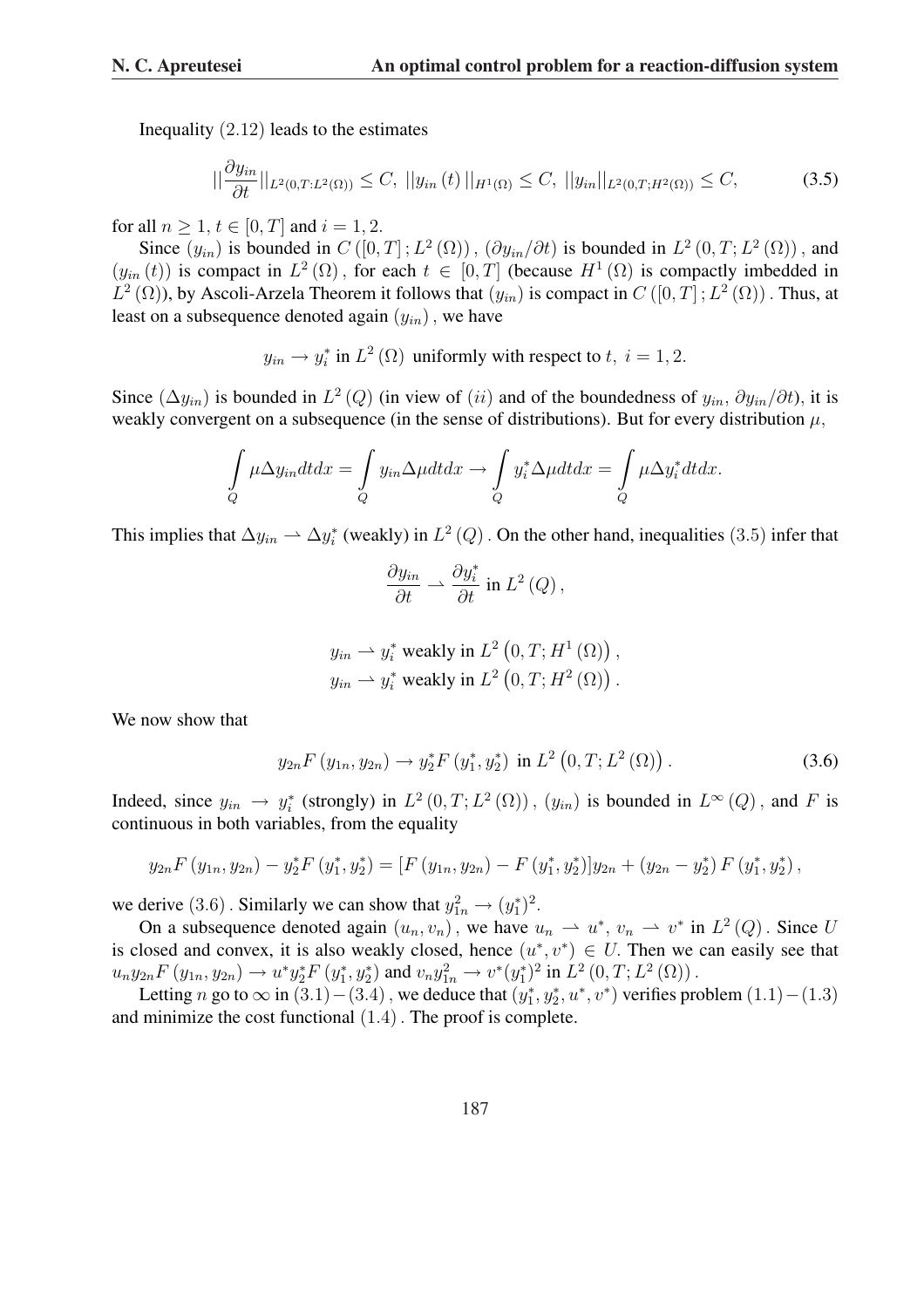#### 4. Necessary optimality conditions

In this section we deduce the optimality system. Let  $y^* = (y_1^*, y_2^*)$  be the solution of  $(1.1) - (1.3)$ corresponding to the optimal control  $(u^*, v^*)$ . The adjoint system to (2.4) is

$$
\begin{cases}\np'(t) + A^*p(t) = -f_y^*(t, y^*)p + L_y \text{ a. e. } t \in (0, T) \\
p(T) = -\nabla \psi(y^*(T)),\n\end{cases} \tag{4.1}
$$

where  $\psi(y(T, \cdot)) = -l_1 y_1(T, \cdot) - l_2 y_2(T, \cdot), L(y) = -k_1 y_1 - k_2 y_2, A^*$  is the adjoint of the operator A,  $p = (p_1, p_2)$  is the adjoint variable, and  $f_y^*$  is the adjoint of the Jacobian matrix  $f_y$ . This system can be written as

$$
\begin{cases}\n\frac{\partial p_1}{\partial t} = -\alpha_1 \Delta p_1 - r p_1 + \frac{2r v^*}{k} y_1^* p_1 - k_1 + u^* y_2^* \frac{\partial F}{\partial y_1} (y_1^*, y_2^*) (p_1 - c p_2) \\
\frac{\partial p_2}{\partial t} = -\alpha_2 \Delta p_2 + dp_2 - k_2 + u^* (p_1 - c p_2) \left[ F (y_1^*, y_2^*) + y_2^* \frac{\partial F}{\partial y_2} (y_1^*, y_2^*) \right]\n\end{cases} (4.2)
$$

on Q, the boundary conditions are

$$
\frac{\partial p_1}{\partial \nu} = \frac{\partial p_2}{\partial \nu} = 0 \text{ on } \Sigma = (0, T) \times \partial \Omega \tag{4.3}
$$

and the transversality conditions are

$$
p_1(T, x) = l_1, \ p_2(T, x) = l_2 \text{ on } \Omega. \tag{4.4}
$$

First we prove the existence of the solution to this problem.

**Proposition 4.** If  $(y_1^*, y_2^*, u^*, v^*)$  is an optimal element of the problem  $(1.1) - (1.4)$ , then the *adjoint system*  $(4.2) - (4.4)$  *has a unique strong solution*  $p = (p_1, p_2) \in W^{1,2}(0,T;H)$ , *with*  $p_1$ ,  $p_2 \in L^{\infty}(0,T;H^1(\Omega)) \cap L^2(0,T;H^2(\Omega))$  and  $p_1, p_2 \in L^{\infty}(Q)$ .

**Proof.** Let  $s = T - t$  and  $q = (q_1, q_2)$  be given by  $q_i (s, x) = p_i (T - s, x) = p_i (t, x)$ ,  $(t, x) \in Q$ ,  $i = 1, 2$ . Problem  $(4.2) - (4.4)$  becomes

$$
\begin{cases}\n\frac{\partial q_1}{\partial s} = \alpha_1 \Delta q_1 + r q_1 - \frac{2 r v^*}{k} y_1^* q_1 + k_1 - u^* y_2^* \frac{\partial F}{\partial y_1} (y_1^*, y_2^*) (q_1 - c q_2) \\
\frac{\partial q_2}{\partial s} = \alpha_2 \Delta q_2 - d q_2 + k_2 - u^* (q_1 - c q_2) \left[ F (y_1^*, y_2^*) + y_2^* \frac{\partial F}{\partial y_2} (y_1^*, y_2^*) \right]\n\end{cases} (4.5)
$$

on Q, the boundary conditions are

$$
\frac{\partial q_1}{\partial \nu} = \frac{\partial q_2}{\partial \nu} = 0 \text{ on } \Sigma = (0, T) \times \partial \Omega \tag{4.6}
$$

and the transversality conditions are

$$
q_1(0, x) = l_1, q_2(0, x) = l_2 \text{ on } \Omega.
$$
 (4.7)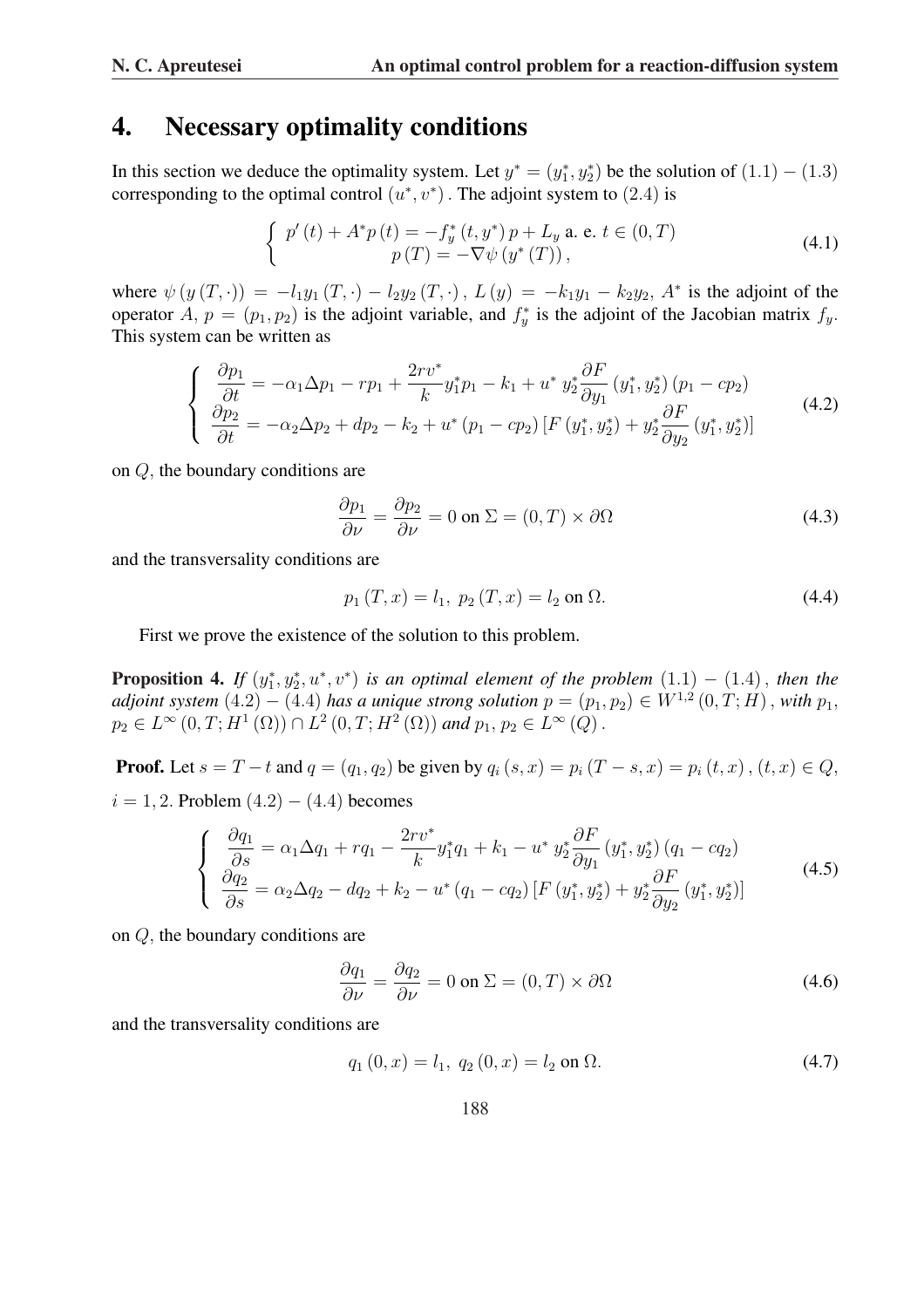The claim follows by applying Theorem 1 for this linear problem with bounded coefficients. The proposition is proved.

Let  $y^* = (y_1^*, y_2^*)$  and  $y^{\varepsilon} = (y_1^{\varepsilon}, y_2^{\varepsilon})$  be the solution of  $(1.1) - (1.3)$  corresponding to the optimal control  $(u^*, v^*)$  and to the control  $(u^{\varepsilon}, v^{\varepsilon})$ ,  $\varepsilon > 0$ , respectively, where  $u^{\varepsilon} = u^* + \varepsilon u_0$ ,  $v^{\varepsilon} = v^* + \varepsilon v_0$ , for some  $(u_0, v_0) \in L^2(Q)$  chosen such that  $0 \le u^* + \varepsilon u_0 \le 1$ ,  $0 < a \le v^* + \varepsilon v_0 \le 1$  a. e. on [0, T]. Subtracting the system  $(1.1) - (1.3)$  corresponding to  $(u^*, v^*)$  from that corresponding to  $(u^{\varepsilon}, v^{\varepsilon})$  and denoting  $z_i^{\varepsilon} = (y_i^{\varepsilon} - y_i^*) / \varepsilon$ , we arrive at

$$
\begin{cases}\n\frac{\partial z_{1}^{\varepsilon}}{\partial t} = \alpha_{1} \Delta z_{1}^{\varepsilon} + \left[r - \frac{r}{k} v^{*} \left(y_{1}^{\varepsilon} + y_{1}^{*}\right) - u^{*} y_{2}^{*} \frac{F\left(y_{1}^{\varepsilon}, y_{2}^{\varepsilon}\right) - F\left(y_{1}^{*}, y_{2}^{\varepsilon}\right)}{y_{1}^{\varepsilon} - y_{1}^{*}}\right] z_{1}^{\varepsilon} - \\
-u^{*}\left[F\left(y_{1}^{\varepsilon}, y_{2}^{\varepsilon}\right) + y_{2}^{*} \frac{F\left(y_{1}^{*}, y_{2}^{\varepsilon}\right) - F\left(y_{1}^{*}, y_{2}^{*}\right)}{y_{2}^{\varepsilon} - y_{2}^{*}}\right] z_{2}^{\varepsilon} - \frac{r}{k} v_{0} \left(y_{1}^{\varepsilon}\right)^{2} - u_{0} y_{2}^{\varepsilon} F\left(y_{1}^{\varepsilon}, y_{2}^{\varepsilon}\right) \\
\frac{\partial z_{2}^{\varepsilon}}{\partial t} = \alpha_{2} \Delta z_{2}^{\varepsilon} + c u^{*} y_{2}^{*} \frac{F\left(y_{1}^{\varepsilon}, y_{2}^{\varepsilon}\right) - F\left(y_{1}^{*}, y_{2}^{\varepsilon}\right)}{y_{1}^{\varepsilon} - y_{1}^{*}} z_{1}^{\varepsilon} + \left[-d + c u^{*} F\left(y_{1}^{\varepsilon}, y_{2}^{\varepsilon}\right) + c u^{*} y_{2}^{*} \frac{F\left(y_{1}^{*}, y_{2}^{\varepsilon}\right) - F\left(y_{1}^{*}, y_{2}^{*}\right)}{y_{2}^{\varepsilon} - y_{2}^{*}}\right] z_{2}^{\varepsilon} + c u_{0} y_{2}^{\varepsilon} F\left(y_{1}^{\varepsilon}, y_{2}^{\varepsilon}\right)\n\end{cases}, \tag{4.8}
$$

for  $(t, x) \in Q$ ,

$$
\frac{\partial z_1^{\varepsilon}}{\partial \nu} = \frac{\partial z_2^{\varepsilon}}{\partial \nu} = 0, (t, x) \in \Sigma,
$$
\n(4.9)

$$
z_1^{\varepsilon}(0, x) = z_2^{\varepsilon}(0, x) = 0, \ x \in \Omega.
$$
 (4.10)

As in Proposition 4, we can easily see that this problem admits a unique strong solution  $(z_1^{\varepsilon}, z_2^{\varepsilon})$ which is bounded on Q.

**Proposition 5.** *There exist the limits*  $z_i = \lim_{\varepsilon \to 0}$  $y_i^{\varepsilon} - y_i^*$ ε in  $L^2(Q)$ ,  $i = 1, 2$ . In addition, they satisfy *the boundary value problem*

$$
\begin{cases}\n\frac{\partial z_1}{\partial t} = \alpha_1 \Delta z_1 + [r - \frac{2r}{k} v^* y_1^* - u^* y_2^* \frac{\partial F}{\partial y_1} (y_1^*, y_2^*)] z_1 - \\
-i u^* \left[ F (y_1^*, y_2^*) + y_2^* \frac{\partial F}{\partial y_2} (y_1^*, y_2^*) \right] z_2 - \frac{r}{k} v_0 (y_1^*)^2 - u_0 y_2^* F (y_1^*, y_2^*) \\
\frac{\partial z_2}{\partial t} = \alpha_2 \Delta z_2 + c u^* y_2^* \frac{\partial F}{\partial y_1} (y_1^*, y_2^*) z_1 + [-d + c u^* F (y_1^*, y_2^*) + \\
+i c u^* y_2^* \frac{\partial F}{\partial y_2} (y_1^*, y_2^*)] z_2 + c u_0 y_2^* F (y_1^*, y_2^*)\n\end{cases}, (t, x) \in Q,
$$
\n(4.11)

$$
\frac{\partial z_1}{\partial \nu} = \frac{\partial z_2}{\partial \nu} = 0, (t, x) \in \Sigma,
$$
\n(4.12)

$$
z_1(0, x) = z_2(0, x) = 0, \ x \in \Omega.
$$
\n(4.13)

*In addition,*  $z_1, z_2 \in L^2(0, T; H^2(\Omega)) \cap L^{\infty}(0, T; H^1(\Omega))$  and  $z_1, z_2 \in L^{\infty}(Q)$ .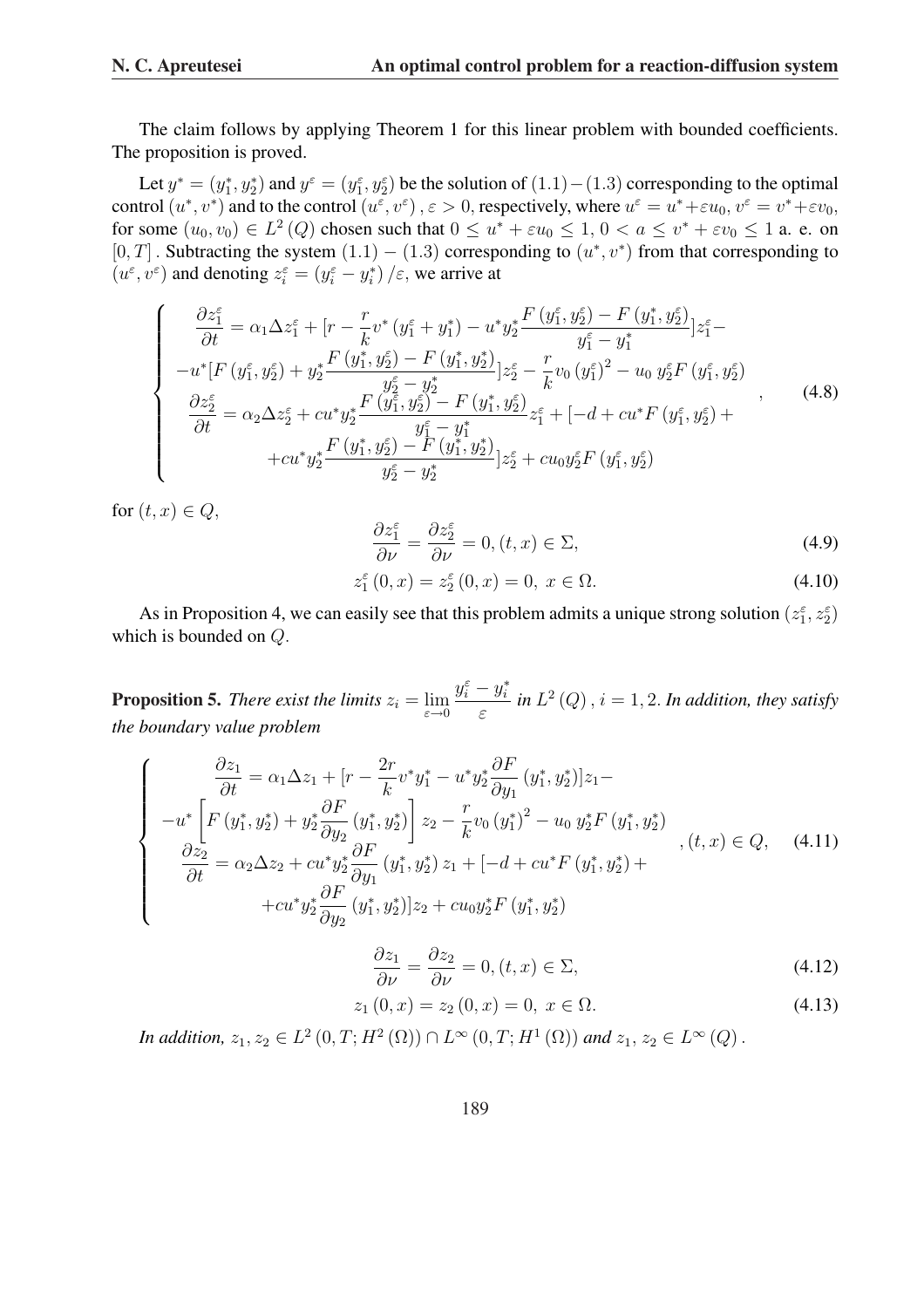**Proof.** Let A be the operator defined by  $(2.1) - (2.2)$ ,  $Z^{\varepsilon} = (z_1^{\varepsilon}, z_2^{\varepsilon})^T$ ,

$$
M^{\varepsilon} = \begin{pmatrix} M_{11} & M_{12} \\ M_{21} & M_{22} \end{pmatrix}, N^{\varepsilon} = \begin{pmatrix} -\frac{r}{k}v_0 (y_1^{\varepsilon})^2 - u_0 y_2^{\varepsilon} F (y_1^{\varepsilon}, y_2^{\varepsilon}) \\ cu_0 y_2^{\varepsilon} F (y_1^{\varepsilon}, y_2^{\varepsilon}) \end{pmatrix},
$$

where

$$
\begin{cases}\nM_{11} = r - \frac{r}{k} v^* (y_1^{\varepsilon} + y_1^*) - u^* y_2^* \frac{F (y_1^{\varepsilon}, y_2^{\varepsilon}) - F (y_1^*, y_2^{\varepsilon})}{y_1^{\varepsilon} - y_1^*} \\
M_{12} = -u^* F (y_1^{\varepsilon}, y_2^{\varepsilon}) - u^* y_2^* \frac{F (y_1^*, y_2^{\varepsilon}) - F (y_1^*, y_2^*)}{y_2^{\varepsilon} - y_2^*} \\
M_{21} = c u^* y_2^* \frac{F (y_1^{\varepsilon}, y_2^{\varepsilon}) - F (y_1^*, y_2^{\varepsilon})}{y_1^{\varepsilon} - y_1^*} \\
M_{22} = -d + c u^* F (y_1^{\varepsilon}, y_2^{\varepsilon}) + c u^* y_2^* \frac{F (y_1^*, y_2^{\varepsilon}) - F (y_1^*, y_2^*)}{y_2^{\varepsilon} - y_2^*}.\n\end{cases}
$$

Then problem  $(4.8) - (4.10)$  can be written as an abstract Cauchy problem of the form

$$
\frac{\partial Z^{\varepsilon}}{\partial t} = A\left(Z^{\varepsilon}\right) + M^{\varepsilon} Z^{\varepsilon} + N^{\varepsilon}, \ t \in (0, T), \ Z^{\varepsilon}\left(0\right) = 0. \tag{4.14}
$$

By a comparison theorem, observe that  $0 \le y_1^{\varepsilon}(t,x) \le Y_1(t,x)$ ,  $0 \le y_2^{\varepsilon}(t,x) \le Y_2(t,x)$ ,  $(\forall)$   $(t, x) \in Q$ , where  $Y_1$  and  $Y_2$  verify the problems

$$
\begin{cases}\n\frac{\partial Y_1}{\partial t} = \alpha_1 \Delta Y_1 + rY_1, \ (t, x) \in Q \\
\frac{\partial Y_1}{\partial \nu} = 0, \ (t, x) \in \Sigma \\
Y_1(0, x) = y_1^0(x), \ x \in \Omega\n\end{cases}
$$

and

$$
\begin{cases}\n\frac{\partial Y_2}{\partial t} = \alpha_2 \Delta Y_2 + c m_1 Y_2, \ (t, x) \in Q \\
\frac{\partial Y_2}{\partial \nu} = 0, \ (t, x) \in \Sigma \\
Y_2(0, x) = y_2^0(x), \ x \in \Omega\n\end{cases}
$$

respectively. (Here  $m_1 > 0$  is an upper bound for  $F(y_1, y_2)$ .) This means that  $y_1^{\varepsilon}$  and  $y_2^{\varepsilon}$  are bounded on Q, uniformly with respect to  $\varepsilon$ . Thus  $M^{\varepsilon}$  and  $N^{\varepsilon}$  have also bounded elements in Q, uniformly with respect to  $\varepsilon$ .

If  $\{S(t), t \ge 0\}$  is the C<sub>0</sub>-semigroup generated by A, since  $S(t)(0) = 0$ , the solution of (4.14) can be expressed as

$$
Z^{\varepsilon}(t) = \int_0^t S(t-s) M^{\varepsilon}(s) Z^{\varepsilon}(s) ds + \int_0^t S(t-s) N^{\varepsilon}(s) ds.
$$
 (4.15)

In view of the boundedness of  $M^{\varepsilon}$  and  $N^{\varepsilon}$ , uniformly with respect to  $\varepsilon$ , by Gronwall's inequality, one obtains  $||Z^{\varepsilon}||_{L^2(Q)^2} \leq m_2$ , for some constant  $m_2 > 0$ . Thus, we have proved that  $z_1^{\varepsilon}$  and  $z_2^{\varepsilon}$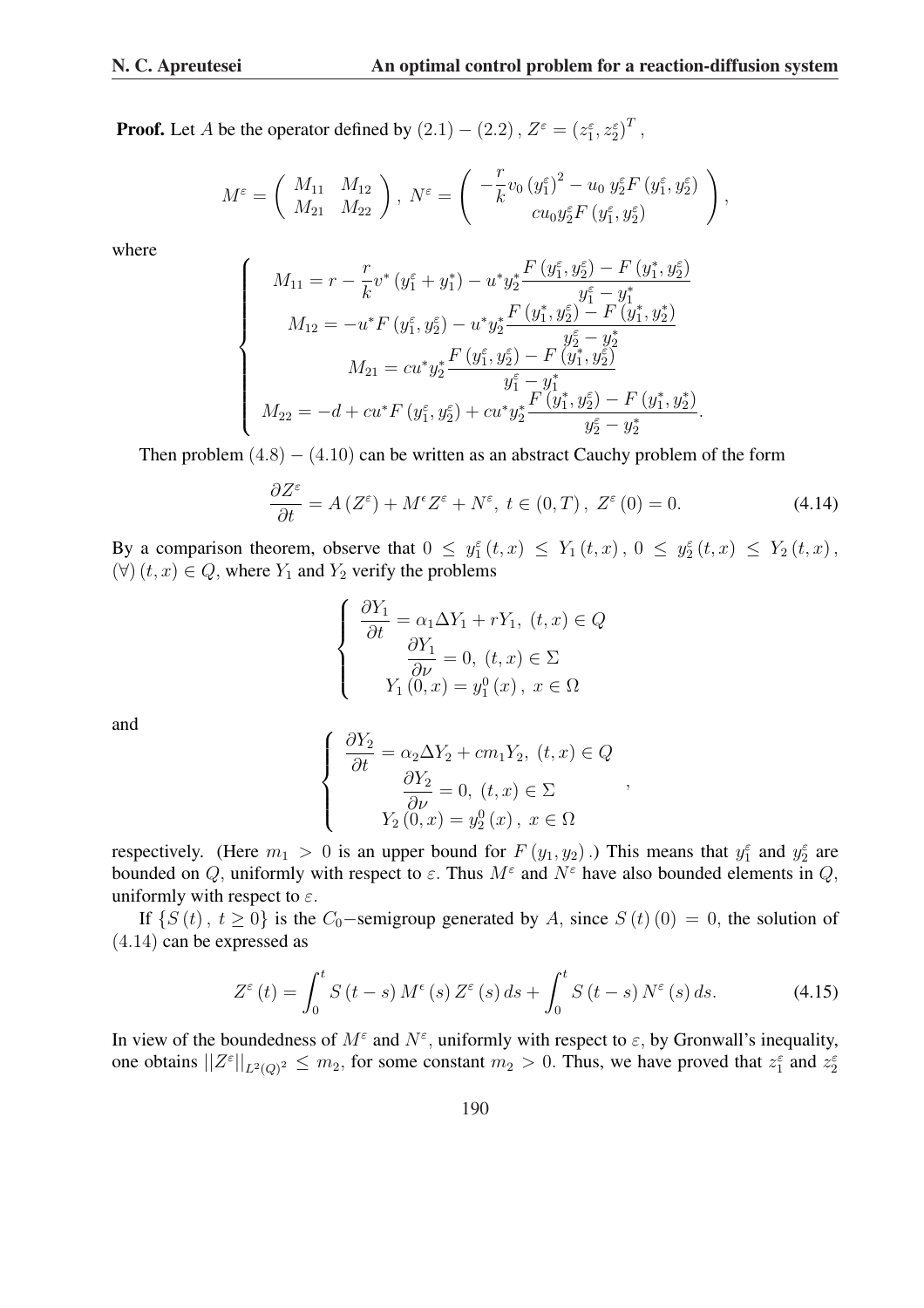.

are bounded in  $L^2(Q)$ , uniformly with respect to  $\varepsilon$ . Since  $||y_i^{\varepsilon} - y_i^*||_{L^2(Q)} = \varepsilon ||z_i^e||_{L^2(Q)} \to 0$  as  $\varepsilon \to 0$ , one gets  $y_i^{\varepsilon} \to y_i^*$  (as  $\varepsilon \to 0$ ) in  $L^2(Q)$  , for  $i = 1, 2$ .

Consider now the system obtained by passing to the limit formally as  $\varepsilon \to 0$  in (4.8) – (4.10), that is the system  $(4.11) - (4.13)$ . If we denote  $Z = (z_1, z_2)^T$ , this problem can be written as

$$
\frac{\partial Z}{\partial t} = A(Z) + MZ + N, t \in (0, T), Z(0) = 0,
$$

where

$$
M = \begin{pmatrix} r - \frac{2r}{k} v^* y_1^* - u^* y_2^* \frac{\partial F\left(y_1^*, y_2^*\right)}{\partial y_1} & -u^* F\left(y_1^*, y_2^*\right) - u^* y_2^* \frac{\partial F\left(y_1^*, y_2^*\right)}{\partial y_2} \\ c u^* y_2^* \frac{\partial F\left(y_1^*, y_2^*\right)}{\partial y_1} & -d + c u^* F\left(y_1^*, y_2^*\right) + c u^* y_2^* \frac{\partial F\left(y_1^*, y_2^*\right)}{\partial y_2} \end{pmatrix}
$$

and

$$
N = \left( \begin{array}{c} -\frac{r}{k} v_0 \left( y_1^* \right)^2 - u_0 \ y_2^* F \left( y_1^*, y_2^* \right) \\ c u_0 y_2^* F \left( y_1^*, y_2^* \right) \end{array} \right)
$$

Then its solution can be expressed in the form

$$
Z(t) = \int_0^t S(t - s) M(s) Z(s) ds + \int_0^t S(t - s) N(s) ds.
$$
 (4.16)

Subtracting  $(4.16)$  from  $(4.15)$ , we get

$$
Z^{\varepsilon}(t) - Z(t) = \int_{0}^{t} S(t - s) M^{\varepsilon}(s) [Z^{\varepsilon}(s) - Z(s)] ds + + \int_{0}^{t} S(t - s) \{ N^{\varepsilon}(s) - N(s) + [M^{\varepsilon}(s) - M(s)] Z(s) \} ds.
$$

Since  $y_i^{\varepsilon} \to y_i^*$  in  $L^2(Q)$  and  $F \in C^1$  (  $(0,\infty)^2$ , it follows that all the elements of the matrix  $M^{\epsilon}$ tend to the elements of M in  $L^2(Q)$  (as  $\varepsilon \to 0$ ) and similarly for  $N^{\varepsilon}$  and N. Using this, together with Gronwall's inequality, we arrive at the conclusion that  $z_1^{\varepsilon} \to z_1, z_2^{\varepsilon} \to z_2$  in  $L^2(Q)$ , as  $\varepsilon \to 0$ . This completes the proof.

Now we can state the main result of this section.

**Theorem 6.** If  $(y_1^*, y_2^*, u^*, v^*)$  is an optimal element for problem  $(1.1) - (1.4)$ , then there exists  $p = (p_1, p_2) \in W^{1,2}(0,T;H)$  , such that the following optimality system is verified:

$$
\begin{cases}\n\frac{\partial y_1^*}{\partial t} = \alpha_1 \Delta y_1^* + r y_1^* \left( 1 - \frac{y_1^*}{k} v^* \right) - u^* y_2^* F \left( y_1^*, y_2^* \right) \\
\frac{\partial y_2^*}{\partial t} = \alpha_2 \Delta y_2^* + y_2^* \left[ -d + c u^* F \left( y_1^*, y_2^* \right) \right] \\
\frac{\partial y_1^*}{\partial \nu} = \frac{\partial y_2^*}{\partial \nu} = 0, (t, x) \in \Sigma,\n\end{cases} \tag{4.18}
$$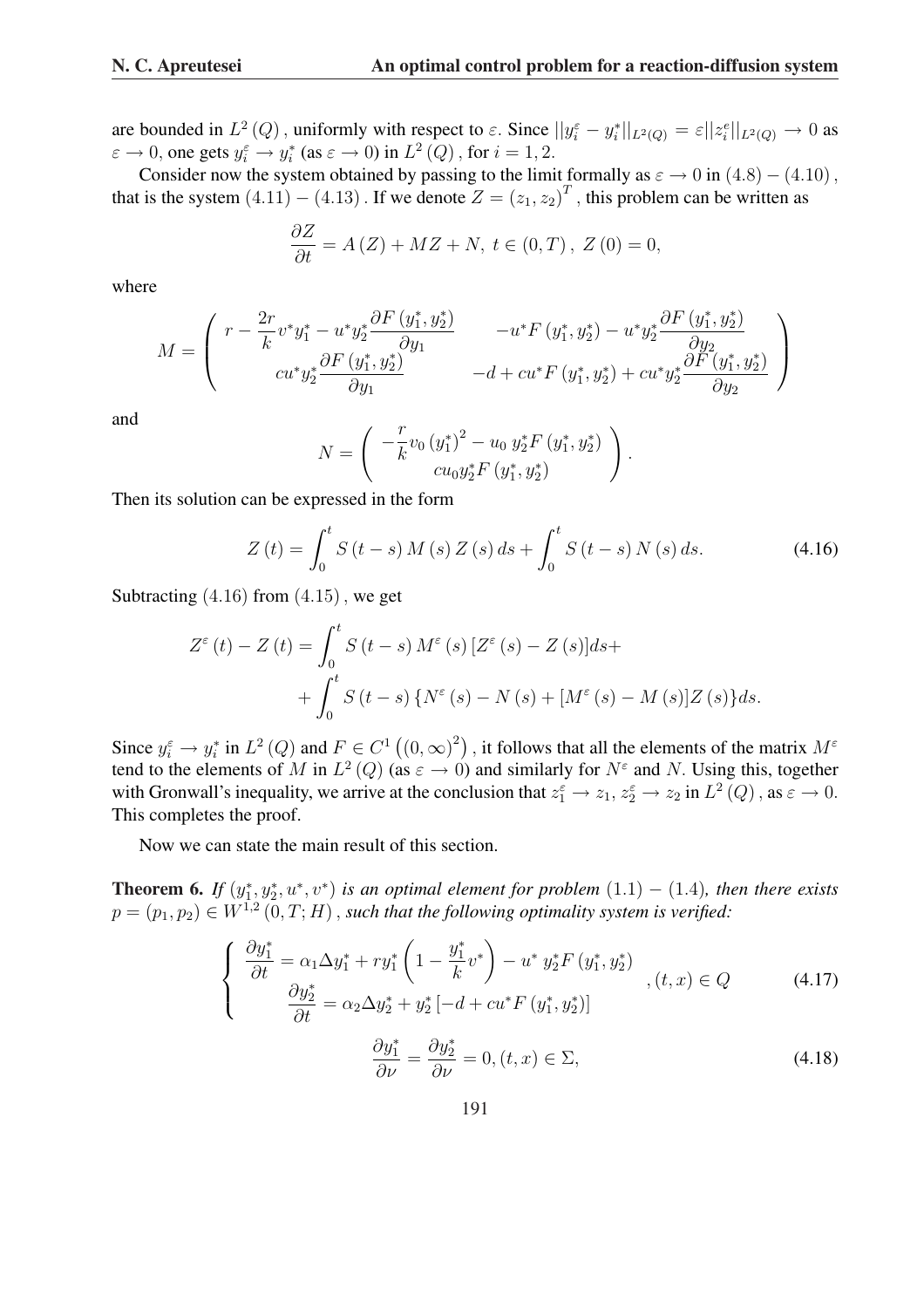$$
y_1^*(0, x) = y_1^0(x), \ y_2^*(0, x) = y_2^0(x), \ x \in \Omega,
$$
\n(4.19)

$$
\begin{cases}\n\frac{\partial p_1}{\partial t} = -\alpha_1 \Delta p_1 - r p_1 + \frac{2r v^*}{k} y_1^* p_1 - k_1 + u^* y_2^* \frac{\partial F}{\partial y_1} (y_1^*, y_2^*) (p_1 - c p_2) \\
\frac{\partial p_2}{\partial t} = -\alpha_2 \Delta p_2 + dp_2 - k_2 + u^* (p_1 - c p_2) \left[ F (y_1^*, y_2^*) + y_2^* \frac{\partial F}{\partial y_2} (y_1^*, y_2^*) \right]\n\end{cases} (4.20)
$$

$$
\frac{\partial p_1}{\partial \nu} = \frac{\partial p_2}{\partial \nu} = 0 \text{ on } \Sigma \tag{4.21}
$$

$$
p_1(T, x) = l_1, \ p_2(T, x) = l_2 \text{ on } \Omega,
$$
\n(4.22)

$$
u^*(t,x) = \begin{cases} 0, & p_1 - cp_2 > 0 \\ 1, & p_1 - cp_2 < 0 \end{cases}, v^*(t,x) = \begin{cases} a, & p_1 > 0 \\ 1, & p_1 < 0 \end{cases}.
$$
 (4.23)

**Proof.** We take  $u^{\varepsilon} = u^* + \varepsilon u_0$ ,  $v^{\varepsilon} = v^* + \varepsilon v_0$ , with  $(u_0, v_0) \in L^2(Q)^2$  such that  $0 \le u^* + \varepsilon u_0 \le 1$ ,  $0 < a \le v^* + \varepsilon v_0 \le 1$  a. e. on  $[0, T]$ . As above, let  $y^* = (y_1^*, y_2^*)$  and  $y^{\varepsilon} = (y_1^{\varepsilon}, y_2^{\varepsilon})$  be the solutions of  $(1.1) - (1.3)$  corresponding to  $(u^*, v^*)$  and to  $(u^{\varepsilon}, v^{\varepsilon})$ ,  $\varepsilon > 0$ , respectively. Then

 $J(u^*, v^*) \leq J(u^{\varepsilon}, v^{\varepsilon}), (\forall) \varepsilon > 0.$ 

Dividing by  $\varepsilon > 0$  and passing to the limit as  $\varepsilon \to 0$ , we arrive at

$$
\int_{\Omega} \left[ l_1 z_1 \left( T, x \right) + l_2 z_2 \left( T, x \right) \right] dx + \int_{Q} \left( k_1 z_1 + k_2 z_2 \right) (t, x) dt dx \le 0.
$$
 (4.24)

Multiplying the equations of (4.11) by  $p_1$  and  $p_2$ , respectively and the equations of (4.20) by  $z_1$  and  $z_2$ , respectively, one obtains

$$
\left(p_1\frac{\partial z_1}{\partial t} + z_1\frac{\partial p_1}{\partial t}\right) + \left(p_2\frac{\partial z_2}{\partial t} + z_2\frac{\partial p_2}{\partial t}\right) = \alpha_1\left(p_1\Delta z_1 - z_1\Delta p_1\right) + \alpha_2\left(p_2\Delta z_2 - z_2\Delta p_2\right) - \frac{r}{k}v_0p_1\left(y_1^*\right)^2 + u_0y_2^*F\left(y_1^*, y_2^*\right)(cp_2 - p_1) - (k_1z_1 + k_2z_2).
$$

One integrates over  $Q$ . In view of Green's formula and of  $(4.12)$ ,  $(4.13)$ ,  $(4.21)$ ,  $(4.22)$ , one deduces that

$$
\int_{\Omega} (l_1 z_1 + l_2 z_2) (T, x) dx + \int_{Q} (k_1 z_1 + k_2 z_2) (t, x) dt dx =
$$
\n
$$
= -\frac{r}{k} \int_{Q} v_0 p_1 (y_1^*)^2 dt dx + \int_{Q} u_0 y_2^* F (y_1^*, y_2^*) (cp_2 - p_1).
$$

By  $(4.24)$ , we get

$$
-\frac{r}{k} \int_{Q} v_0 p_1 (y_1^*)^2 dt dx + \int_{Q} u_0 y_2^* F(y_1^*, y_2^*) (cp_2 - p_1) \le 0.
$$
 (4.25)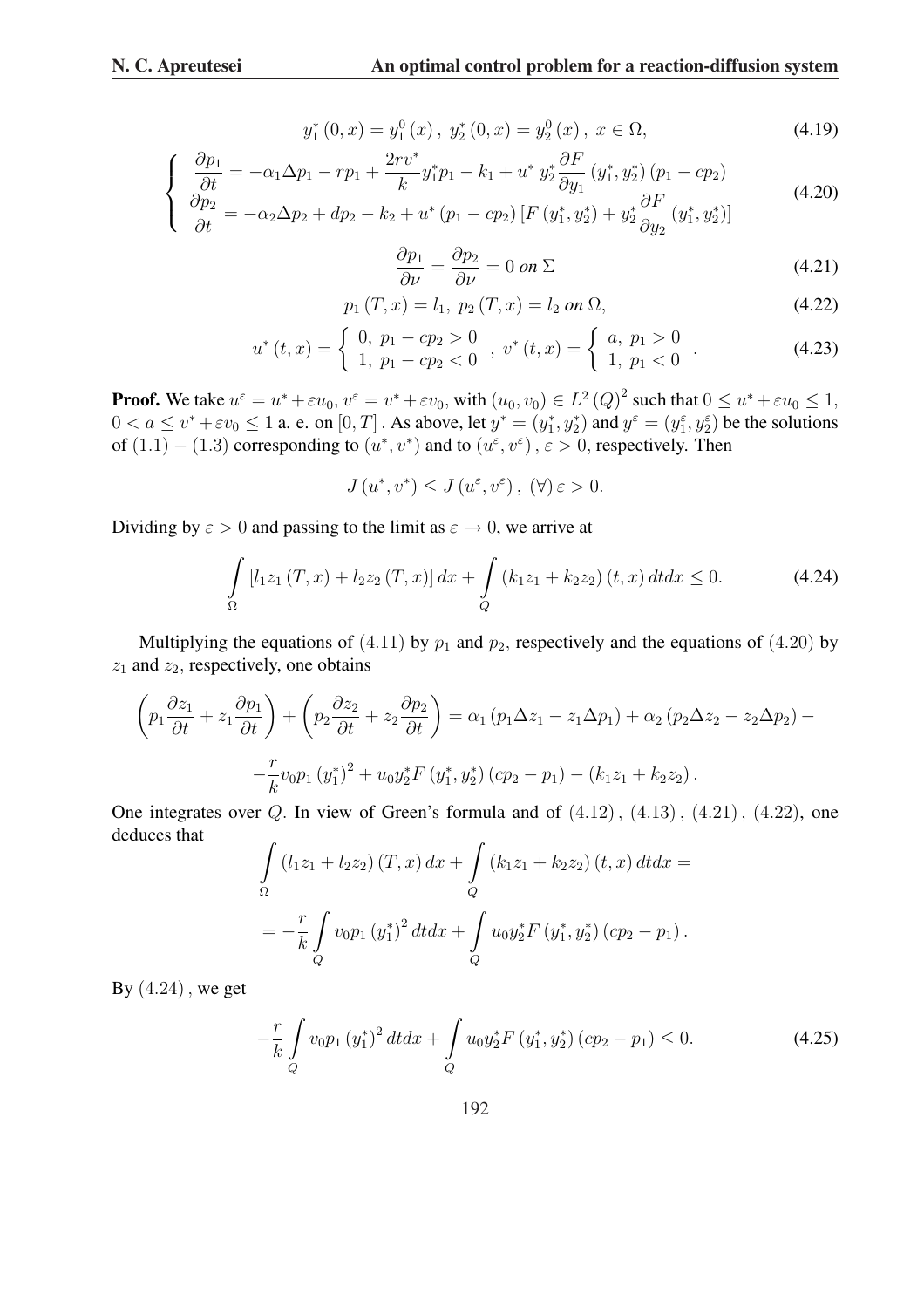Taking  $u_0, v_0$  in the form  $u_0 = -u^* + \widetilde{u}_0$ ,  $v_0 = -v^* + \widetilde{v}_0$  with arbitrary  $(\widetilde{u}_0, \widetilde{v}_0) \in U$ , it follows that

$$
\langle -u^* + \widetilde{u}_0, w_1 \rangle_{L^2(Q)} + \langle -v^* + \widetilde{v}_0, w_2 \rangle_{L^2(Q)} \ge 0,
$$

where  $\langle \cdot, \cdot \rangle_{L^2(Q)}$  denotes the scalar product in  $L^2(Q)$  and

$$
w_1(t,x) = y_2^* F(y_1^*, y_2^*) (p_1 - cp_2), w_2(t,x) = \frac{r}{k} p_1 (y_1^*)^2.
$$

Since  $(\tilde{u}_0, \tilde{v}_0)$  is arbitrary from U, in view of hypothesis (*iii*), this implies (4.23). The theorem is proved.

**Remark 7.** *Observe that*  $u^*(t, x)$   $(p_1 - cp_2)$   $(t, x) \leq 0$  on Q.

We now show that  $v^* = a$  on Q and find the form of  $u^*$  in some particular cases, according to the sign of a specific constant.

**Proposition 8.** *Under hypotheses*  $(i) - (iii)$ , *we have*  $p_1 > 0$  *on*  $Q$  *and thus*  $v^*(t, x) = a$  *on*  $Q$ *.* 

**Proof.** For  $s = T - t$ , let  $q_i(s, x) = p_i(T - s, x) = p_i(t, x)$ ,  $(t, x) \in Q$ ,  $i = 1, 2$ . The adjoint system can be written in the form  $(4.5) - (4.7)$ . Comparing the solution  $(q_1, q_2)$  of this problem with the solution of a similar problem, but with  $k_1 = k_2 = 0$ ,  $l_1 = l_2 = 0$ , using Remark 4.4, we derive that  $q_1 (t, x) \ge 0$ ,  $q_2 (t, x) \ge 0$  on Q, so  $p_1 \ge 0$ ,  $p_2 \ge 0$  on Q.

If  $k_1 > 0$  or  $l_1 > 0$ , then  $q_1 > 0$  on  $Q$ , so  $p_1 > 0$  and  $v^*(t, x) = a$  on  $Q$ . If  $k_1 = 0$ ,  $l_1 = 0$ , then  $q_1$  can be zero (and consequently  $p_1 = 0$ ) if and only if  $u^* = 0$ . But this gives a contradiction with  $(4.23)$ . Thus the only possibility is  $p_1 > 0$  on Q. This completes the proof.

To study the form of  $u^*$ , we take  $\alpha_1 = \alpha_2 = \alpha$ . Then the switching function  $P = p_1 - cp_2$ verifies the following boundary value problem:

$$
\begin{cases}\n\frac{\partial P}{\partial t} = -\alpha \Delta P + P \left[ d + u^* \left( y_2^* \frac{\partial F}{\partial y_1} - cF - cy_2^* \frac{\partial F}{\partial y_2} \right) (y_1^*, y_2^*) \right] - \\
-\left( d + r - \frac{2ra}{k} y_1^* \right) p_1 - (k_1 - ck_2), (t, x) \in Q \\
\frac{\partial P}{\partial \nu} = 0, (t, x) \in \Sigma \\
P(T, x) = l_1 - cl_2, x \in \Omega.\n\end{cases}
$$
\n(4.26)

As before, making the change of variable  $s = T - t$ , function  $R(s, x) = P(T - s, x) =$  $P(t, x)$  verifies the problem

$$
\begin{cases}\n\frac{\partial R}{\partial s} = \alpha \Delta R - R \left[ d + u^* \left( y_2^* \frac{\partial F}{\partial y_1} - cF - cy_2^* \frac{\partial F}{\partial y_2} \right) (y_1^*, y_2^*) \right] + \\
+ \left( d + r - \frac{2ra}{k} y_1^* \right) p_1 + (k_1 - ck_2), (t, x) \in Q \\
\frac{\partial R}{\partial \nu} = 0, (t, x) \in \Sigma \\
R(0, x) = l_1 - cl_2, x \in \Omega.\n\end{cases}
$$
\n(4.27)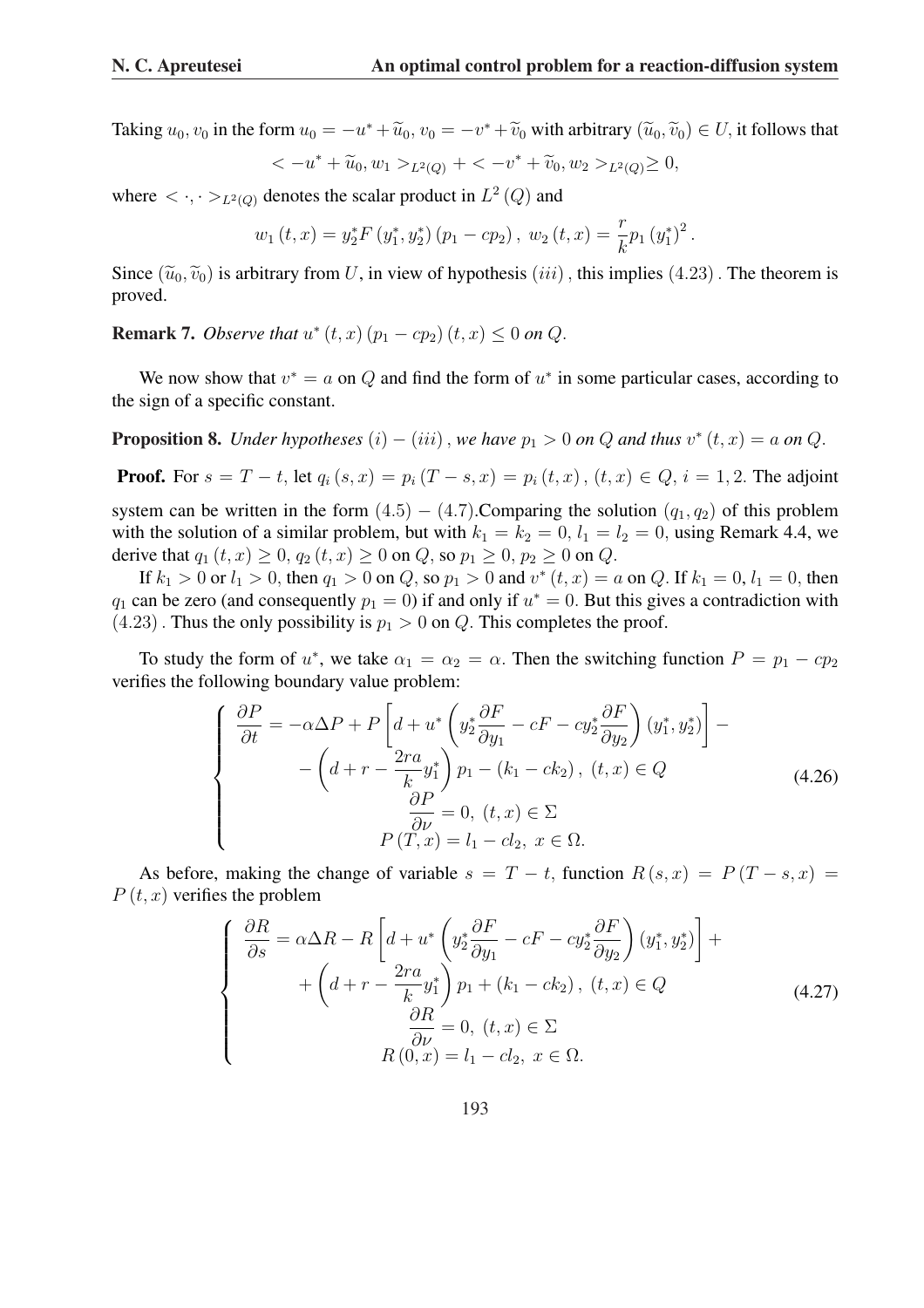**Theorem 9.** *Suppose that hypotheses*  $(i) - (iii)$  *hold, the diffusion coefficients coincides*  $(\alpha_1 =$  $\alpha_2 = \alpha$ *)* and

$$
k_1 - ck_2 > 0, \ d + r - \frac{2ra}{k} y_1^{\max} > 0, \ where \ y_1^{\max} = \sup_{(t,x)\in Q} y_1^*(t,x). \tag{4.28}
$$

*If*  $(u^*, v^*)$  *is the optimal control of our problem, then*  $v^* = a$  *on*  $Q$  *and for*  $u^*$  *we have the following situations:*

*Case 1. If*  $l_1 - cl_2 \ge 0$ , *then*  $u^*(t, x) = 0$  *on*  $Q$ *.* 

*Case 2. If*  $l_1 - cl_2 < 0$ , *then for every*  $x \in \Omega$ , *there exists*  $\tau_x \in [0, T]$ , *such that*  $u^*(t, x) = 1$ , *for all*  $t \in (\tau_x, T]$ .

**Proof.** Case 1. Suppose first that  $l_1 - cl_2 > 0$ . Then,  $P(T, x) = l_1 - cl_2 > 0$ ,  $(\forall) x \in \Omega$ . For every  $x \in \Omega$ , there exists an element  $\tau_x \in [0, T)$  such that  $P(t, x) > 0$ ,  $(\forall) t \in (\tau_x, T]$ . Then  $u^*(t, x) = 0, (\forall t \in (\tau_x, T].$ 

Since  $l_1 - c l_2 > 0$  and  $p_1 > 0$  on Q, it follows by (4.27) and (4.28), with the aid of a comparison result, that  $R(s, x) \geq 0$ . So  $P(t, x) \geq 0$ ,  $(\forall)$   $(t, x) \in Q$ . Moreover,  $P(t, x) > 0$  on Q, so  $u^*(t, x) = 0$ ,  $(\forall) (t, x) \in Q$ .

Case 2. Assume that  $l_1 - cl_2 = 0$ . Then,  $P(T, x) = l_1 - cl_2 = 0$ ,  $(\forall) x \in \Omega$  and

$$
\left(\frac{\partial P}{\partial t}\right)(T, x) = -\left(d + r - \frac{2ra}{k}y_1^*(T, x)\right)l_1 - (k_1 - ck_2) < 0, \forall x \in \Omega.
$$

Therefore  $P(t, x) > 0$  in a left neighborhood  $(\tau_x, T)$  of T. We compare again the solution of  $(4.27)$  with the solution of a similar problem, with  $R(0, x) = 0$  and omitting the terms

$$
\left(d+r-\frac{2ra}{k}y_1^*\right)p_1(T-s,x)
$$
 and  $k_1-ck_2$ .

It follows that  $R(s, x) > 0$  and consequently,  $u^*(t, x) = 0$ ,  $(\forall)$   $(t, x) \in Q$ .

Case 3. Let  $l_1 - cl_2 < 0$ . Then,  $P(T, x) = l_1 - cl_2 < 0$ ,  $(\forall) x \in \Omega$ . For each  $x \in \Omega$ , there exists a neighborhood  $(\tau_x, T]$  of T, such that  $P(t, x) < 0$ ,  $(\forall) t \in (\tau_x, T]$ . Here  $u^*(t, x) = 1$ ,  $(\forall) t \in (\tau_x, T]$ . The theorem is proved.

Remark 10. *Remark that, in order to minimize the cost functional, the prey individuals should have the smallest degree of mixture on the whole domain* Q *(their rate of mixture is* v <sup>∗</sup> = a *on the* Q). If  $u^*(t, x) = 0$ , *this means that at time* t *and point*  $x \in \Omega$ , *the two species should be completely separated.* If  $u^*(t, x) = 1$ , then the prey and predator are completely mixed. In this *situation, the ecosystem would not be controlled at all. The differential system coincides with the initial one, missing* u *and* v.